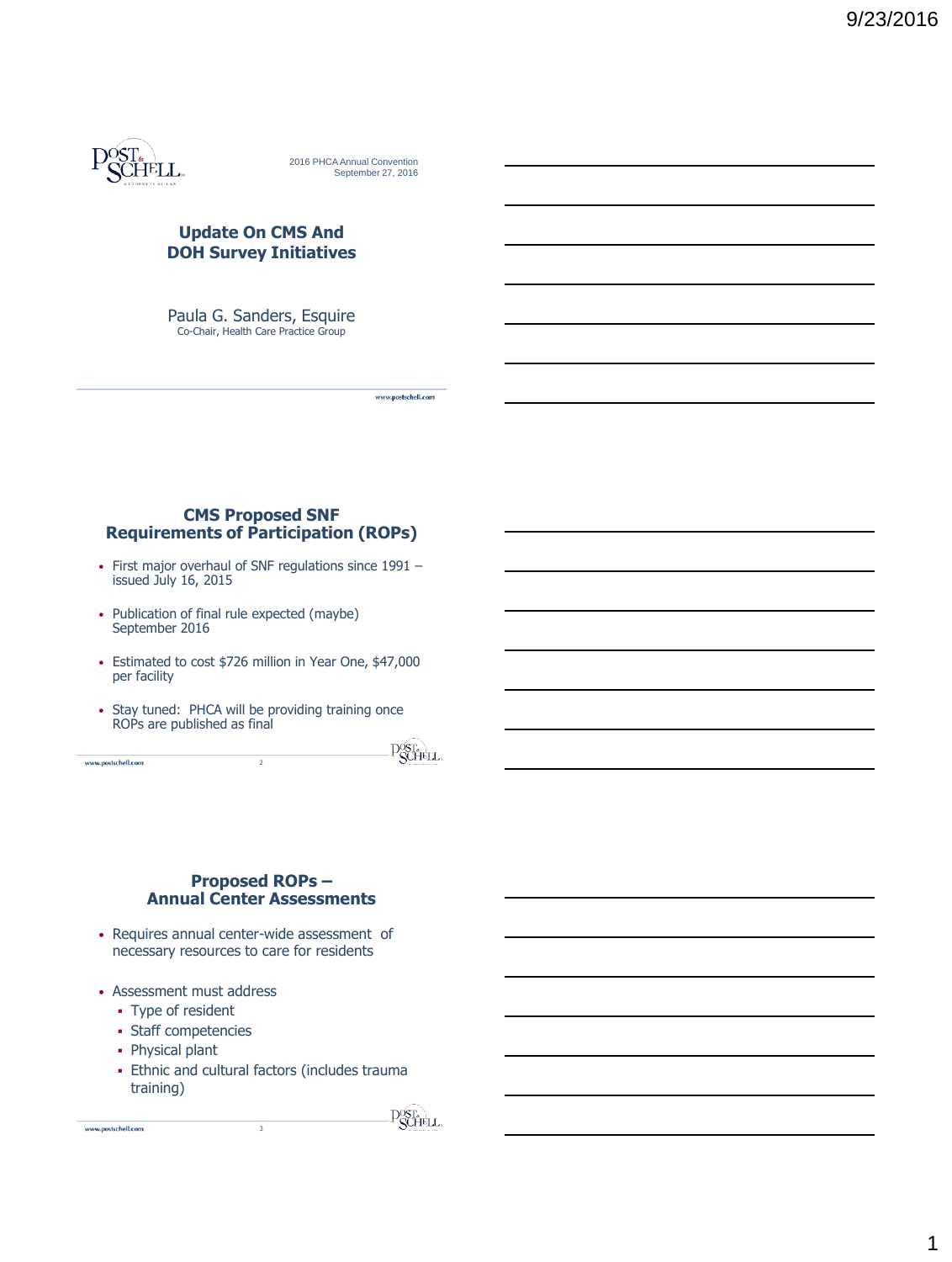# **Proposed ROPs – Comprehensive Person-Centered Care Planning**

- Complete within 48 hours from admission
- IDT Team must include Attending Physician, Primary Nurse, CNA, Food Service Worker and Social Worker
	- Consider cost of taking staff from care
- Discharge Planning: required by IMPACT Act
- Requires open visitation

|                    | <sup>-</sup> CCHELL |
|--------------------|---------------------|
| www.postschell.com | ACTES SERVICES      |
|                    |                     |

# **Proposed ROPs – Transitions of Care**

- Requires communication of 18 very specific items to any receiving setting
- When transferring resident for their safety and welfare, requires center to document:
	- Specific needs that cannot be met
	- Attempts to meet the needs
	- Services at the receiving setting or facility that will meet the need

5**5**

www.postschell.com

www.postschell.com

 $\overline{\mathrm{P}}_{\mathrm{SCHEL}}^{\mathrm{OST.}}$ 

 $D^{OST_{2}}$ 

## **Proposed ROPs – Physician Services**

- In-person evaluation prior to unscheduled transfer to hospital
- Credentialing residents' attending physicians
- Requiring "any willing provider"
- Increased requirements for responding to consultant pharmacist recommendations

6**6**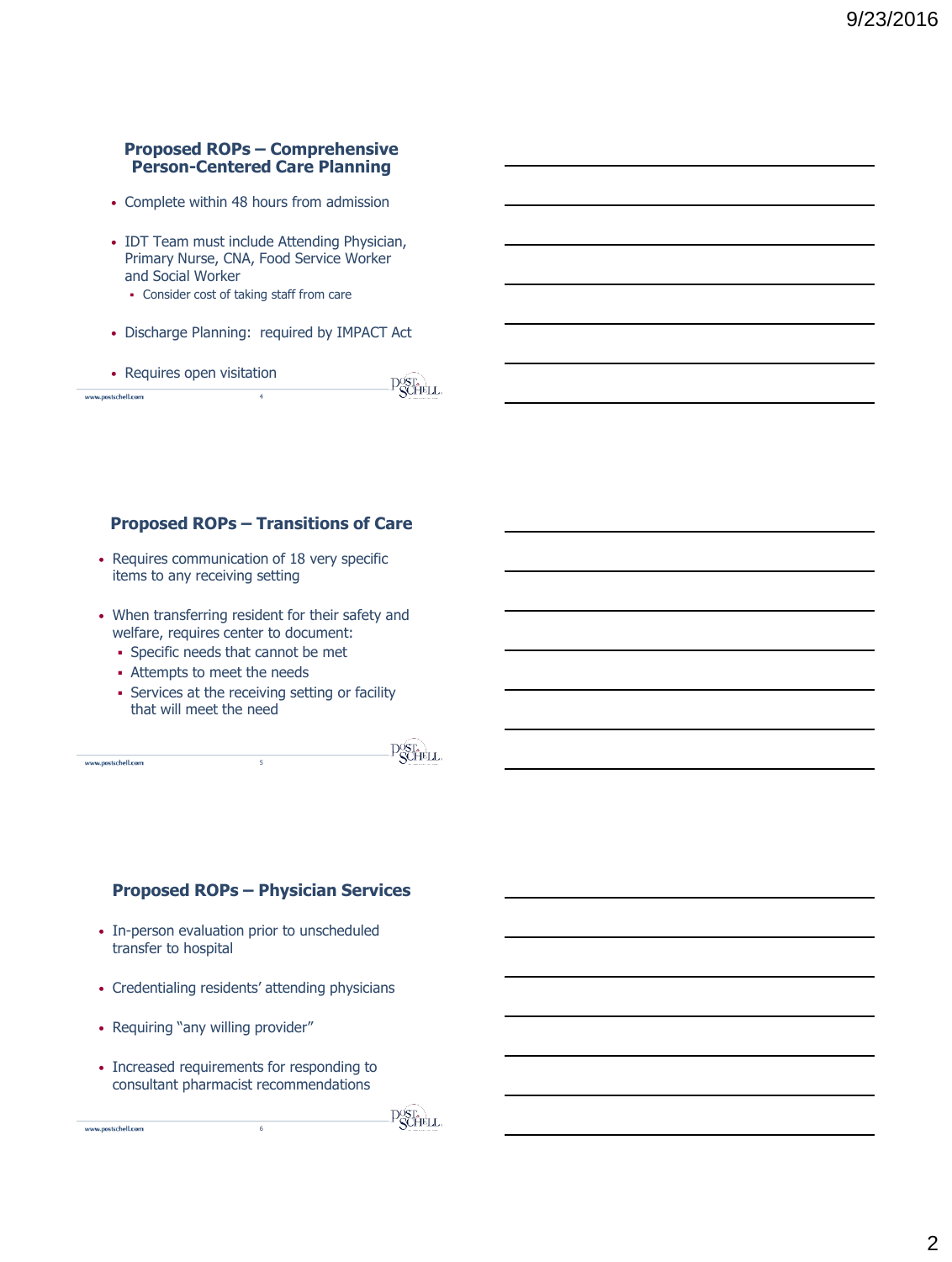# **Proposed ROPs – Personnel**

- Requires dedicated and trained infection, prevention and control officer (51% time)
- Qualified registered/licensed dietician
- "Qualified mental health professional" in IDT for residents with mental health conditions or prescribed psychotropic drugs
- Should Activities Director have minimum qualification standards?

|                    | <b>TAGGER</b><br>×,         |
|--------------------|-----------------------------|
| www.postschell.com | مايلا<br>$\frac{1}{2}$<br>s |
|                    |                             |

#### **Proposed ROPs – Sufficient Staffing and Behavioral Health**

- CMS requested comments on requiring mandatory nurse staffing
	- Requires facility assessments and staff competencies
- Requires center to evaluate whether their staff is competent to care for residents with mental illnesses or psychosocial disorders

8**8**

• Congress asks for 4.1 ppd

www.postschell.com

www.postschell.com

 $\overline{\mathrm{P}}_{\mathrm{SCHEL}}^{\mathrm{OST.}}$ 

# **Proposed ROPs – Pharmacy Services**

- Under unnecessary drugs standard, all psychotropic (such as anti-anxiety and hypnotic drugs) must:
	- Be medically necessary to treat a condition and must be gradually reduced unless clinically contraindicated
	- Requires orders for PRN psychotropic to be limited to 48 hours absent doctor justification for continuation

9**9**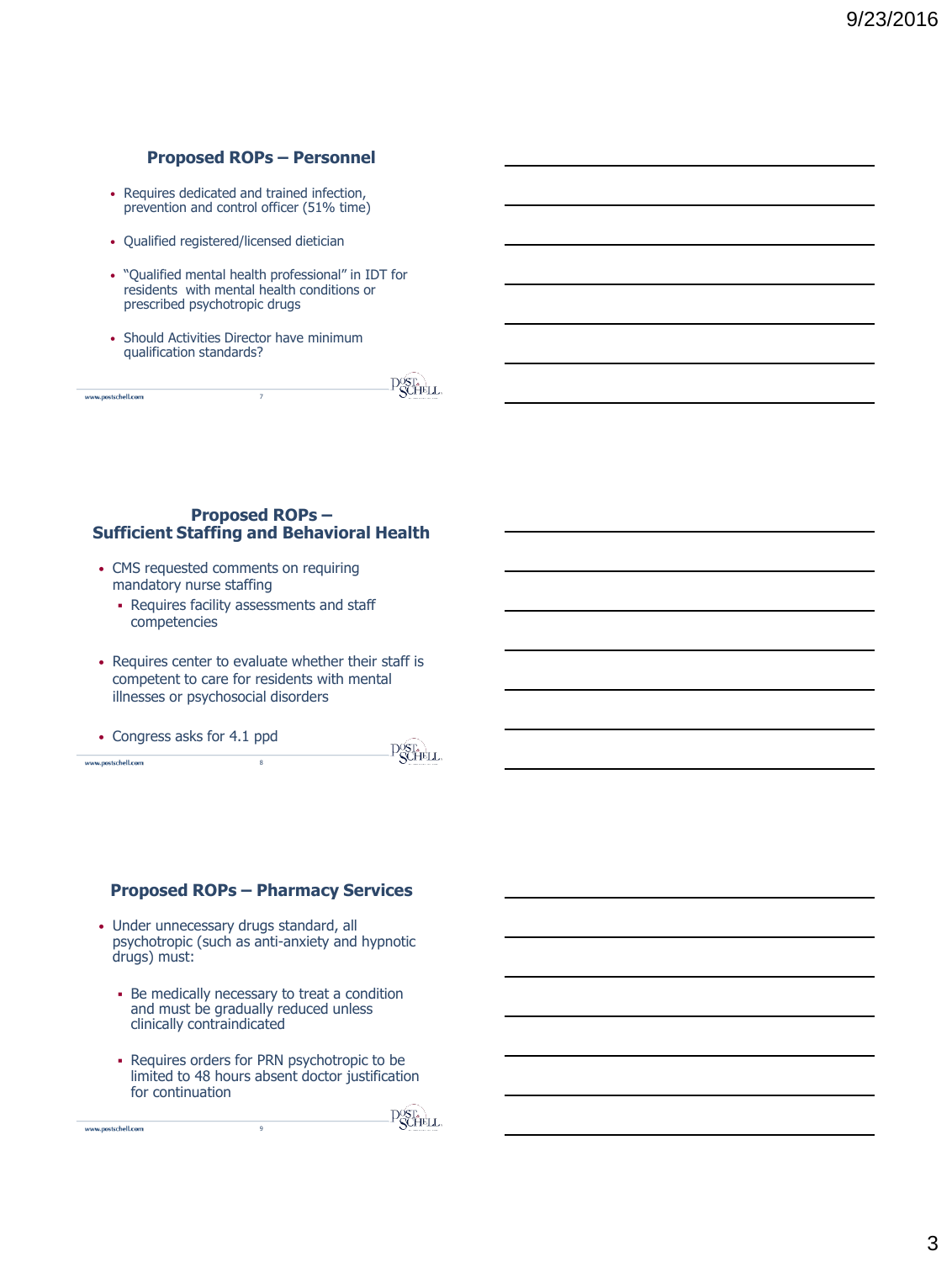# **Proposed ROPs – Pharmacy Services**

- Expands pharmacist role requiring review of medical chart every 6 months and where:
	- Resident is new
	- Resident is readmitted for hospital stay
	- Pharmacist notes resident is on an antibiotic or psychotropic during the monthly drug regime review
- Attending physician must review pharmacist's drug irregularity report and document his/her review and what he/she did or did not do in response and why

|                    |    | and a company of the state of the |
|--------------------|----|-----------------------------------|
| www.postschell.com | 10 | ◡<br><b>AUTOMOTIVE AT LINE</b>    |
|                    |    |                                   |
|                    |    |                                   |

## **Proposed ROPs – Compliance and Ethics Programs**

- Annual review for effectiveness
- Expects volunteers and vendors to be trained
- Facilities in a chain (5 or more)
	- Compliance liaison in each facility
	- Dedicated compliance officer not subordinate to CEO, CFO or general counsel

<sup>11</sup>**11**

www.postschell.com

 $\overline{\mathrm{P}}_{\mathrm{SCHEL}}^{\mathrm{OST.}}$ 

#### **Proposed ROPs – Quality Assurance and Performance Improvement (QAPI)**

- Implements ACA requirements for facility to present its QAPI plan to surveyors at first annual recertification survey after effective date of rule
- Emphasizes that governing body is ultimately responsible for quality
- Proposes that QA Committee consist of:
	- DON
	- Medical Director or designee
	- At least 3 other staff members, at least 1 of which must be the administrator, owner or board member

12**12**

• Infection control and prevention officer

www.postschell.com

**P**SCHELL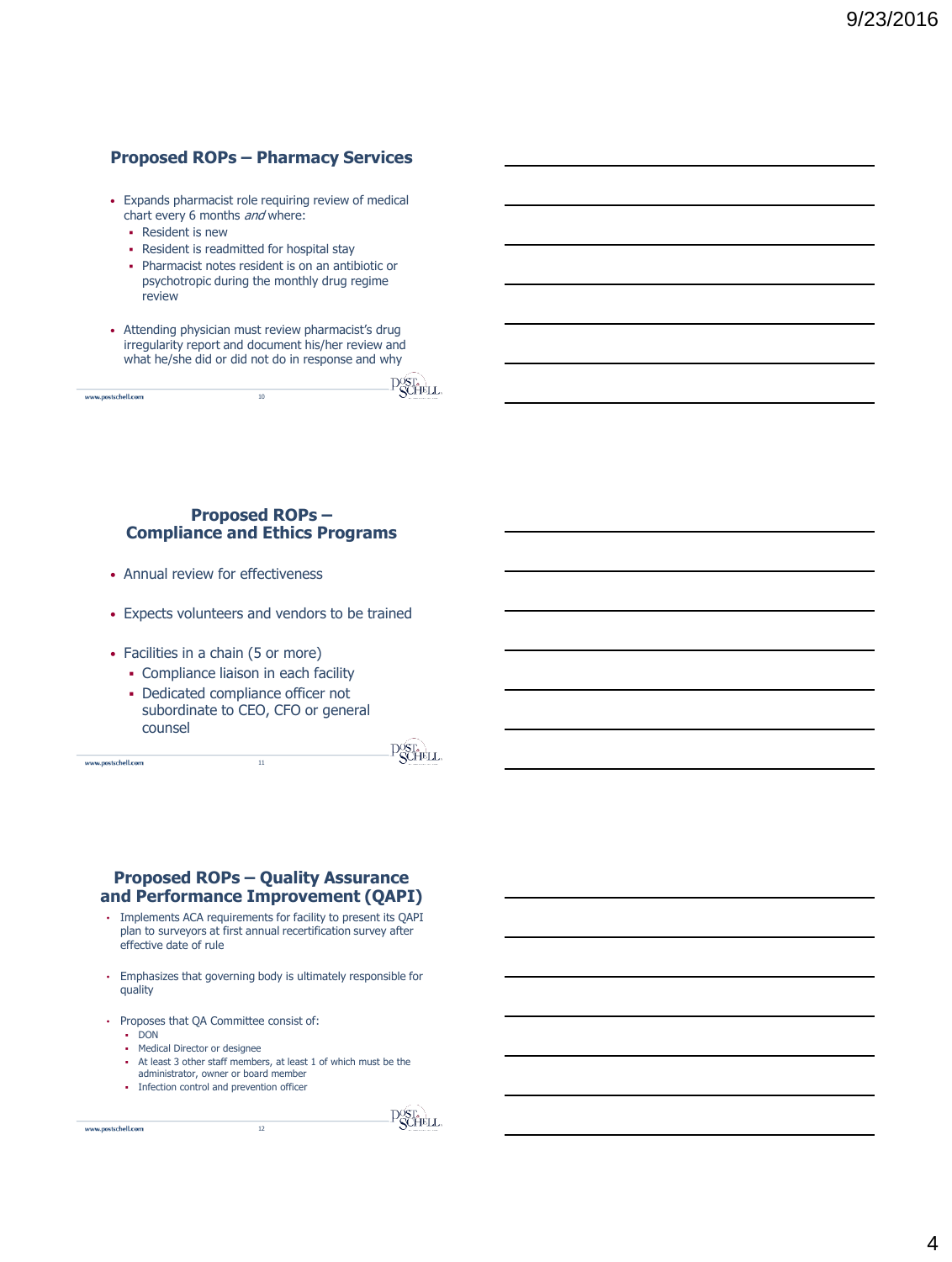# **Proposed ROPs – QAPI**

- Requires disclosure of QAPI and QA information to surveyors where a facility needs to demonstrate compliance with this section
	- Violates principles of QAPI, AQ
	- Violates SOM and state law provisions

|                    |    | ----                           |
|--------------------|----|--------------------------------|
| www.postschell.com | 13 | <b>AUTOMOTIVE AT LINE</b><br>Ÿ |
|                    |    |                                |

# **Proposed ROPs – Arbitration Agreements**

- Arbitration restrictions include:
	- CMS asks for comments on banning arbitration in nursing facilities altogether (contradicts FAA and exceeds CMS's legal authority)
	- Requires agreement to be separate from admission agreement

<sup>14</sup>**14**

- Admission not contingent on signing
- Voluntary
- Clear waiver of right to judicial relief

www.postschell.com

www.postschell.com

 $\overline{\mathrm{P}}_{\mathrm{SCHEL}}^{\mathrm{OST.}}$ 

#### **Proposed ROPs – Physical Environment**

- Resident rooms semi-private only for new construction or renovations
- New construction/renovations or newly certified: room must have own toilet, sink and shower

**POSTA**<br>SCHELL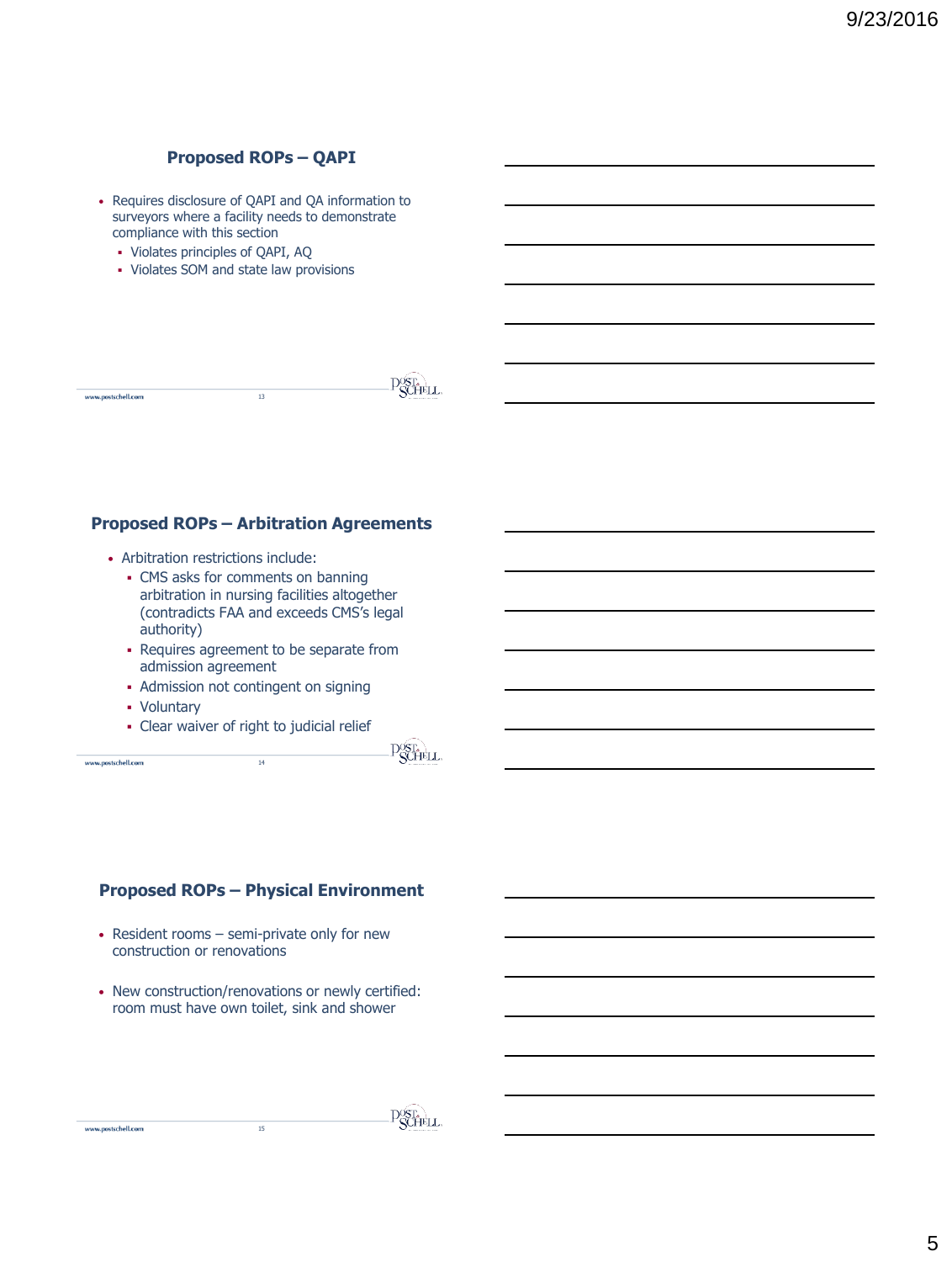# **DOH Surveys: What Happened?**

- Kaiser Family Foundation: about 40 percent of PA nursing homes have relatively low 5-star ratings, of 1 or 2-stars (May 2015)
	- See also: http://www.newsweek.com/you-dont-wantbe-old-these-states-333052
- Community Legal Services of Philadelphia (CLS) report – "CARELESS: How the Pennsylvania Department of Health has Risked the Lives of Elderly and Disabled Nursing Home Residents" (June 2015) **POST.**

16

www.postschell.com

## **DOH Surveys: What Happened?**

- ProPublica reports PA cited fewest serious deficiencies of any state, tied with HI and DE (.02) "Inconsistent Penalties Across the States," updated July 2015
- PA Attorney General staffing investigations

|                    | $\sim$<br>.<br>×,                     |
|--------------------|---------------------------------------|
| www.postschell.com | <br>-<br>$\mathbf{U}_{\text{source}}$ |

# **CLS Recommendations to Gov. Wolf**

- Conduct thorough investigation into why DOH has failed to properly investigate nursing homes and enforce regulations
- Implement system-wide changes within DOH to ensure enforcement of regulations
- Require all DOH nursing home investigators be retrained on an ongoing basis to ensure patient safety **POST.**<br>**POCHELL**

18

www.postschell.com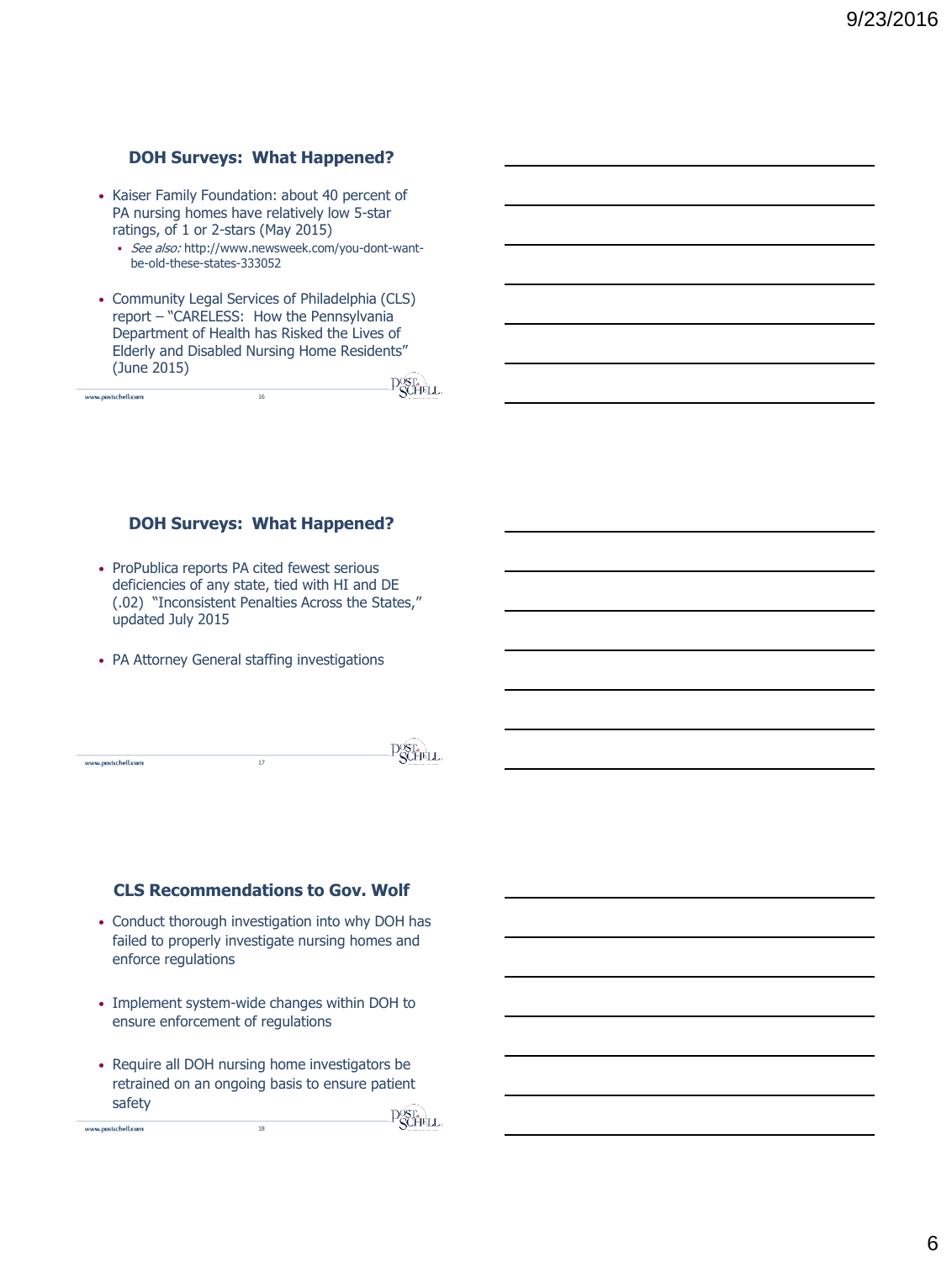# **CLS Recommendations to Gov. Wolf**

- Require DOH to provide better transparency to public regarding investigations & characterization of harm
- Provide better information to public about SNFs so prospective SNF residents and families can make informed decisions about care

|                    |          | $- - -$                     |
|--------------------|----------|-----------------------------|
| www.postschell.com | 10<br>42 | The research art start<br>Ÿ |
|                    |          |                             |

## **DOH Response**

- Accelerate efforts to evaluate regulatory process to determine what additional measures can be taken to ensure enhance quality
- Engage Auditor General to audit DOH policies and procedures to recommend ways to improve how DOH enforces its statutory enforcement authority
- Form task force charged with identifying ways DOH can advance quality improvement

20

**P**ST<sub>A</sub>LL

#### **More Scrutiny of DOH**

- PA Auditor General Performance Audit Report: Pennsylvania Department of Health, issued July 26, 2016
- Generated extensive media coverage
	- "Failing the Frail: Bad care leads to dozens of avoidable deaths in Pa. Nursing Homes."\*
- Senator Casey requests CMS investigation of PA DOH

\* www.pennlive.com/news/page/failing\_the\_frail\_part\_1.html (Aug 2, 2016) 21

www.postschell.com

www.postschell.com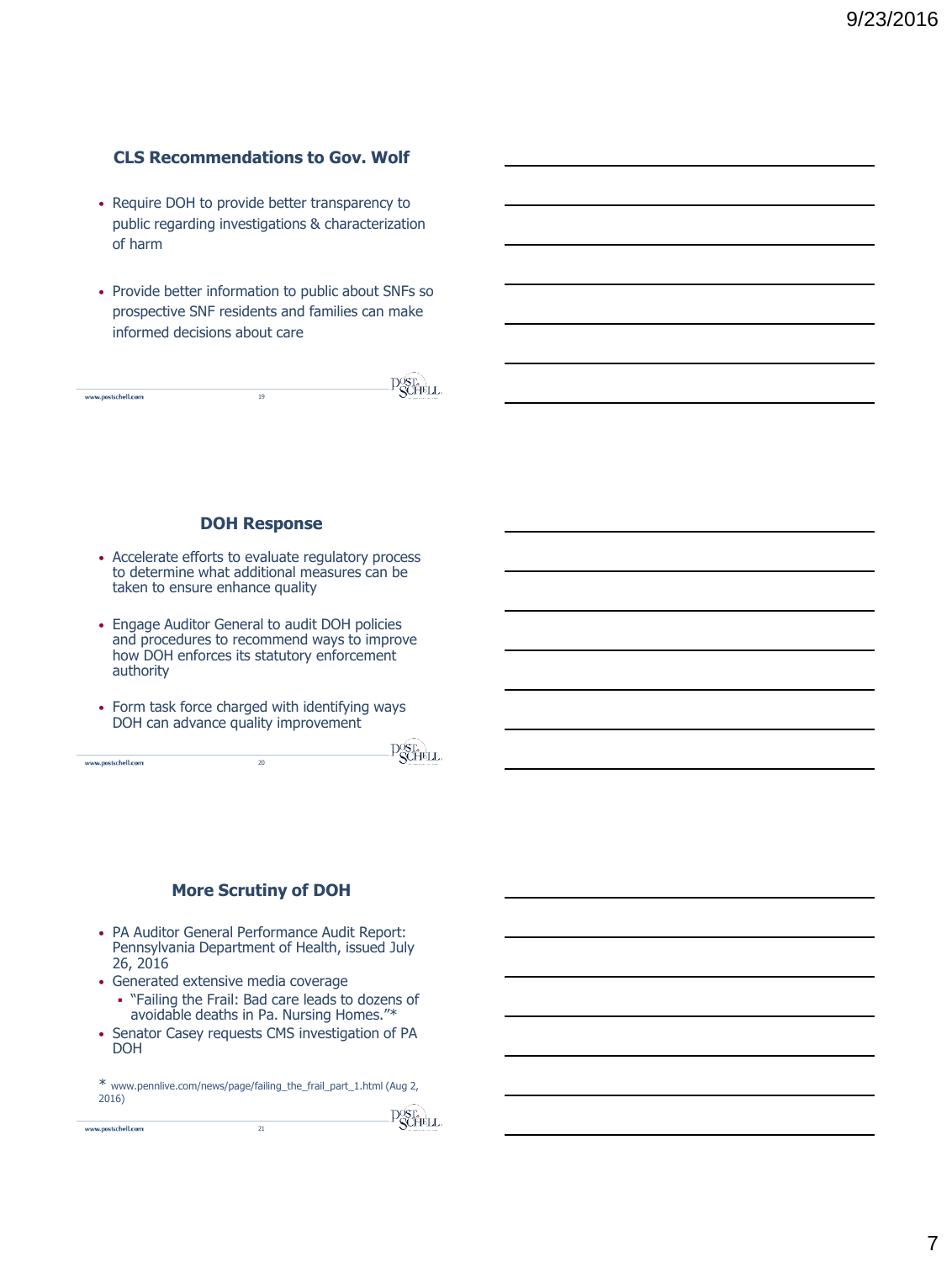# **More Scrutiny of DOH**

- PennLive investigation findings
	- Systematically understating severity of cases where residents died from errors or negligence
	- Rarely chose to punish homes
	- May be failing to properly investigate serious cases of potential negligence
- Auditor General will explore issues if re-elected

|                    |   | .<br>$\sim 10$                          |
|--------------------|---|-----------------------------------------|
| www.postschell.com | " | $\lambda$<br><b>ACCOMMENDATION</b><br>÷ |
|                    |   |                                         |

#### **Auditor General (AG) Findings – Issue 1: Staffing Review**

- DOH's nursing home staffing-level reviews require improvement
- DOH's insufficient review of nurse staffing levels within long-term care facilities may be affecting residents' quality of care and quality of life.
	- Finding 1.1 DOH lacked policies and procedures for surveyors to follow when conducting staffing sufficiency reviews. CMS also provided little guidance to DOH on how to ensure facilities are adequately staffed
	- Finding 1.2 A lack of specific guidance by DOH on how and when to conduct facility-staffing reviews led to inconsistent reviews.

23

www.postschell.com

www.postschell.com

POST.

#### **AG Findings – Issue 1: Staffing Review**

- Finding  $1.3 -$  DOH rarely cites facilities for deficient facility staffing under federal or state regulations.
- Finding  $1.4$  Current regulations allow DOH to require nursing homes to increase staffing beyond 2.7 hours of direct care, but DOH has not used this authority.
- Finding 1.5 DOH did not coordinate with the Department of Labor and Industry to identify instances where staffing shortages may be occurring.
- Finding 1.6 Pennsylvania's direct nursing care standard of 2.7 hours per resident may be too low and should be reconsidered. [4.1 ppd?]

24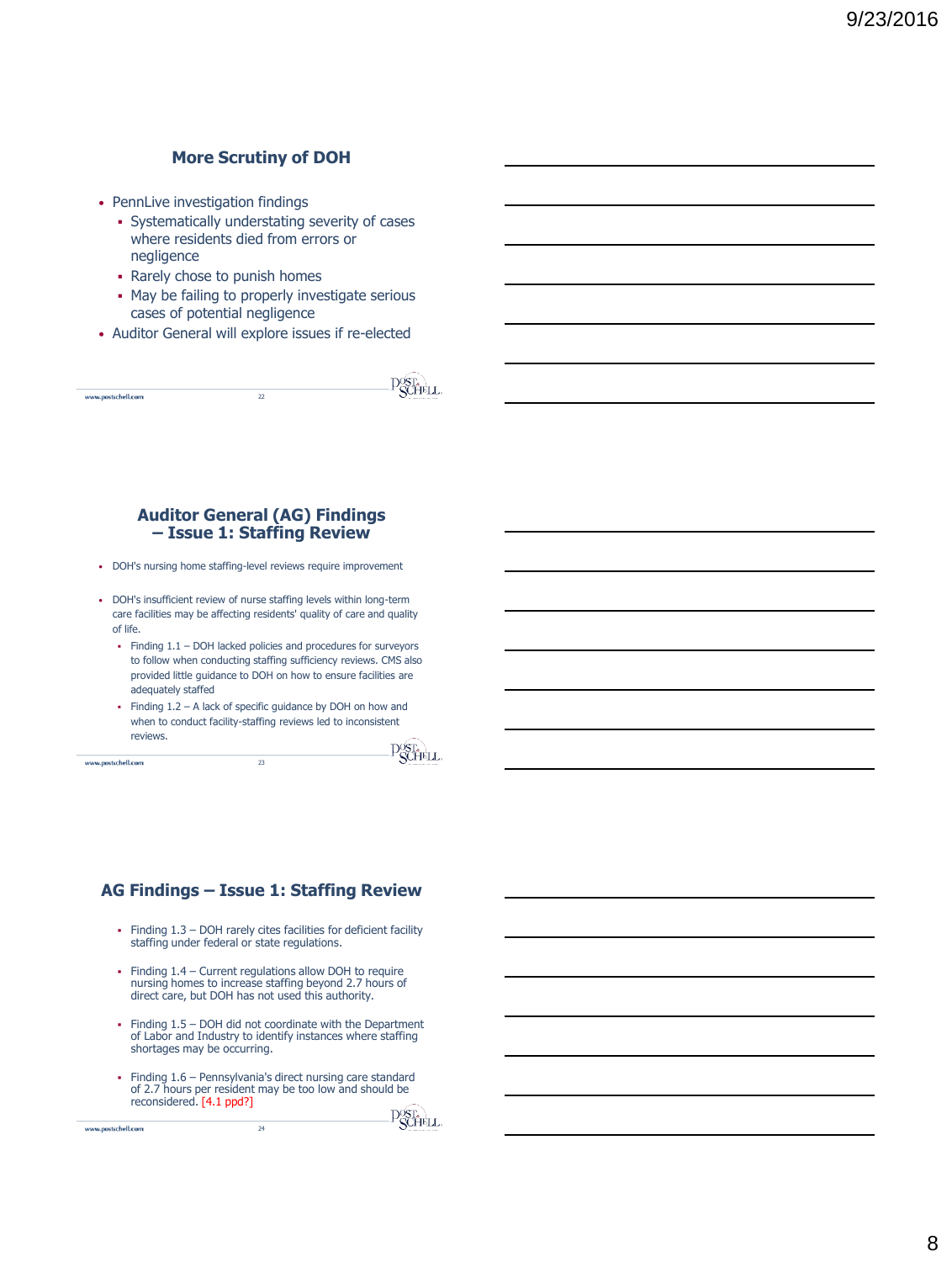# **AG Recommendations – Issue 1: Staffing**

- Develop written policies and procedures to guide surveyors for the assessment of facility staffing-level reviews. The policy and procedures should include, but not be limited to, the following requirements:
	- Staffing-level review is always conducted for any relicensure/recertification survey
	- Facility level staffing is reviewed for each 24-hour period and not merely a weekly average
	- Use supporting documentation of actual hours worked and not hours scheduled for determining direct care hours  $n<sub>0</sub>$

| www.postschell.com | $\sim$ | $1.124$ and $1.124$<br><b>ACTIONATICAL ART</b><br>╰ |
|--------------------|--------|-----------------------------------------------------|
|                    |        |                                                     |

# **AG Recommendations – Issue 1: Staffing**

- Only count hours related to direct care.
- At a minimum, three weeks are reviewed, and more weeks may be added, if necessary. The weeks should vary and not be consecutive.
- Monitoring of staffing level reviews by management.
- Retain all staffing level review documentation in the survey packets.
- Conduct training for all surveyors on the importance of consistently conducting facility level staffing reviews, in accordance with DOH's new policy and procedures.<br>Accordance with DOH's new policy and procedures.<br>PSCHPLL

26

www.postschell.com

www.postschell.com

# **AG Recommendations – Issue 1: Staffing**

- Conduct periodic quality assurance reviews of completed facility-staffing reviews to ensure that the staffing reviews comply with DOH's policy and procedures and are consistently applied.
- Partner with other states to identify potential best practices for DOH to implement with regard to conducting facility staffing-level reviews.
- Seek guidance and clarification from CMS on how best to cite facilities using federal staffing requirement criteria. 27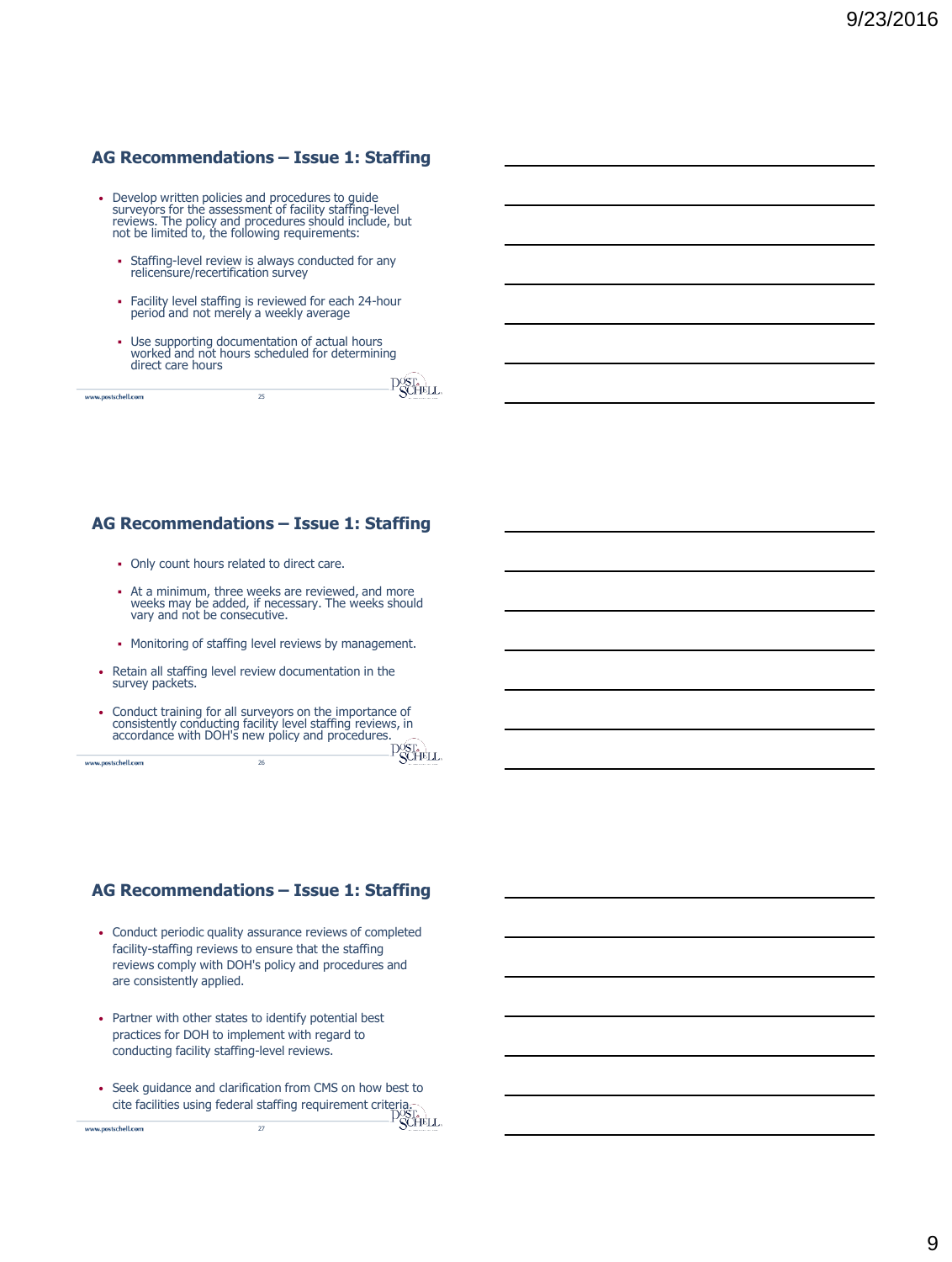# **AG Recommendations – Issue 1: Staffing**

- Cite facilities that fail to meet the state's 2.7 hours of direct care requirement on a 24-hour basis (not averaged over a week), and ensure the facility institutes a corrective action plan.
- Exercise its authority to mandate additional direct care staffing (above 2.7 hours) where facilities fail to implement a successful corrective action plan related to staffing concerns, or if the facility continues to have other deficiencies related to quality of care.
- Develop written policies and procedures for surveyors to determine when to mandate direct care staffing above the 2.7 hour requirement.

| www.postschell.com | 28<br>-- | $\check{ }$<br>ACTERISTS AT LINE |
|--------------------|----------|----------------------------------|
|                    |          |                                  |

# **AG Recommendations – Issue 1: Staffing**

- Develop a memorandum of understanding or other working agreement with the Pennsylvania Department of Labor and Industry, so that DOH is notified of potential issues related to mandated overtime complaints involving nursing homes.
- Work with the General Assembly, the Governor, and nursing home stakeholders to reevaluate whether Pennsylvania's 2.7 daily hours of direct care ratio should be increased or otherwise amended in DOH regulations.

29

www.postschell.com

www.postschell.com

POST.

 $-\sqrt{2}$ 

#### **AG Findings – Issue 2: Complaints**

- Poorly written revisions to DOH's policies and procedures may have compromised DOH's ability to receive, respond, and resolve complaints adequately.
- Finding 2.1 DOH rejected complaints received from anonymous sources, which limited DOH's knowledge about possible nursing home violations.
- Finding 2.2 Due to staffing reductions, DOH has extended the timeframe for completing complaint investigations.

30

Post.<br>Pochell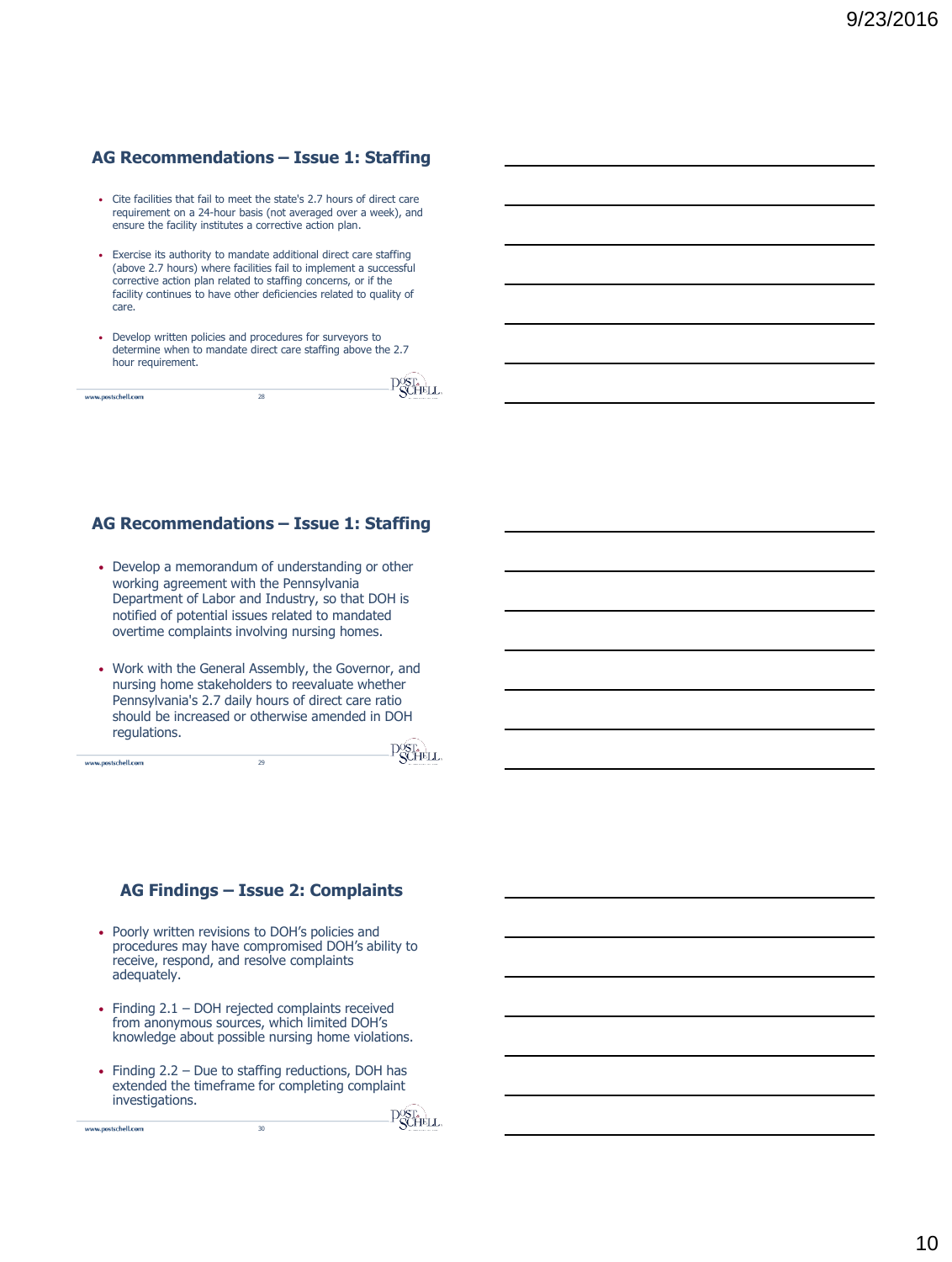# **AG Findings – Issue 2: Complaints**

- Finding 2.3 DOH complaint prioritization policy differs from CMS requirements; thus, DOH may not be as timely as it should be in responding to certain complaints.
- Finding 2.4 Based on our review of selected complaints, DOH could improve how it communicates with complainants, and how it documents actions taken to resolve complaints.

|                    |         | arro<br>з,                  |
|--------------------|---------|-----------------------------|
| www.postschell.com | 71<br>٠ | .<br>s<br><b>COMMERCIAL</b> |
|                    |         |                             |

#### **AG Recommendations – Issue 2: Complaints**

- Continue to accept complaints from anonymous sources.
- Replace complement positions that were lost in the DNCF to the extent that budgetary constraints permit.
- Strive to complete complaint investigations within DOH's previous complaint-handling policy of 14 calendar days as additional staffing permits.
- Revise its complaint intake prioritization policies and procedures to be in alignment with CMS guidance. 32

PSCHELL

#### **AG Recommendations – Issue 2: Complaints**

- Report complaint priority to CMS based on complaint intake and not based on the length of the investigation.
- Document all actions taken to investigate a complaint regardless of whether (or not) a deficient practice is found.
- Ensure that communications with complainants regarding complaint investigations are clear and accurately reflect the actions taken by the surveyor to investigate the complaint. Further, when applicable, ensure that complainant communications meet all requirements outlined by CMS.

33

www.postschell.com

www.postschell.com

Post.<br>PSCHELL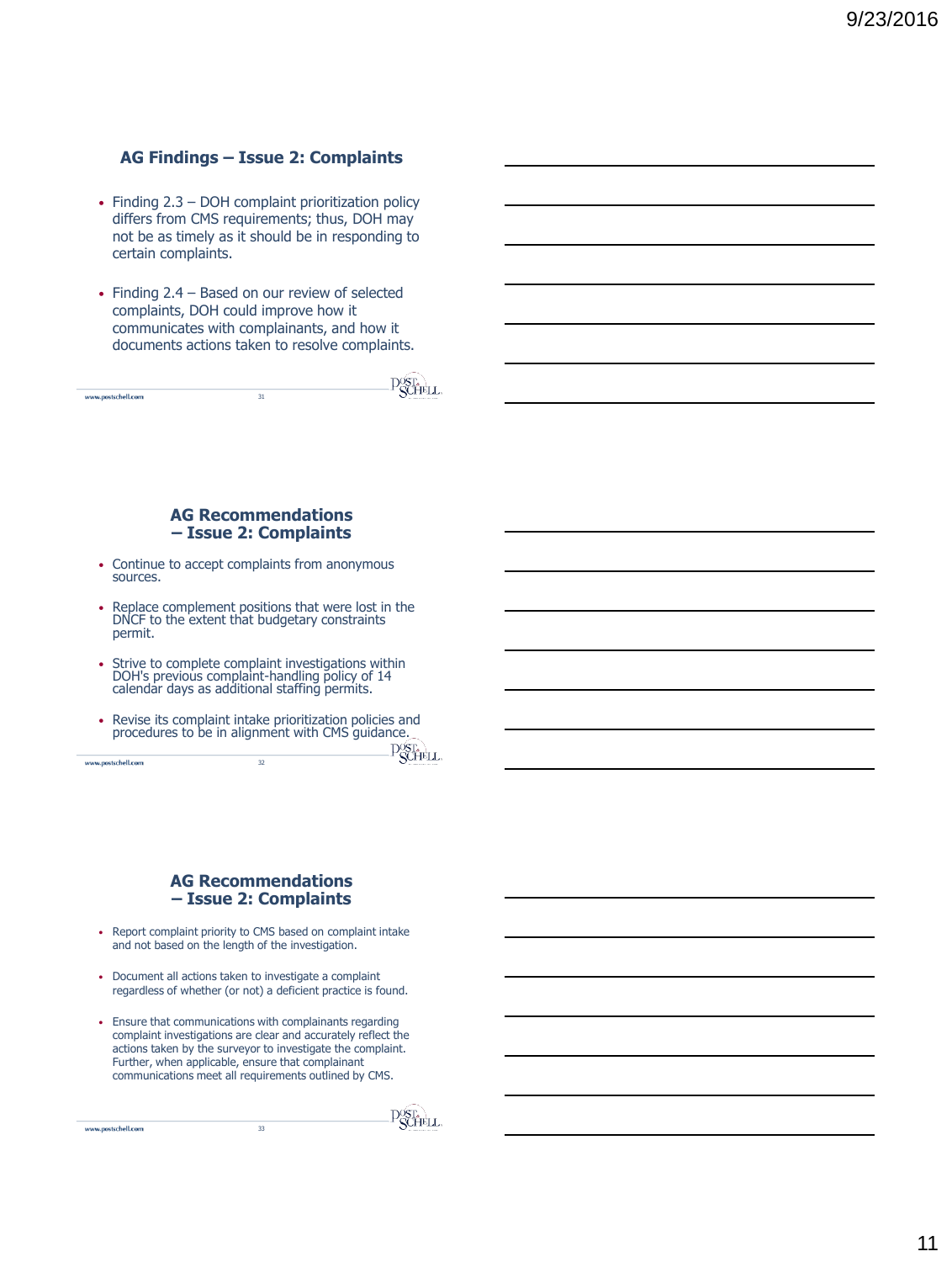# **AG Findings – Issue 3: Sanctions**

- DOH has considerable discretion in pursuing sanctions against facilities that fail to meet regulatory standards, but rarely imposes penalties under state rules.
	- Finding  $3.1 -$  DOH has issued very few monetary fines, and state fine amounts are lower than amounts in other states we reviewed.
	- Finding 3.2 DOH adhered to its policies and procedures when ordering sanctions against nursing homes
	- Finding  $3.3$  When DOH chooses not to sanction a facility for a deficient practice, it does not document its decisionmaking, even when resident harm has occurred.

|         | ----                   |
|---------|------------------------|
| 34<br>- | Antiques and Con-<br>÷ |
|         |                        |

#### **AG Recommendations – Issue 3: Sanctions**

- Work with the General Assembly to amend the Health Care Facilities Act of 1979 to provide more stringent civil monetary penalties.
- Update its policies and procedures related to sanctions, to include a requirement that decision-making, including supervisory review, is documented when survey teams decide not to impose sanctions but could have done so when a deficiency is cited which caused actual harm (scope/severity ranked G or above).
- Document how all sanctions-related decisions are made, including the levels of supervisory and managerial review and approval.

35

www.postschell.com

www.postschell.com

POST.

# **AG - Other Recommendations**

- Update its web site to supplement data available on CMS's nursing home compare web site.
- Organize and benchmark nursing home performance into a report card that would allow consumers to evaluate Pennsylvania-based nursing home performance.

**POST.**<br>**POCHELL**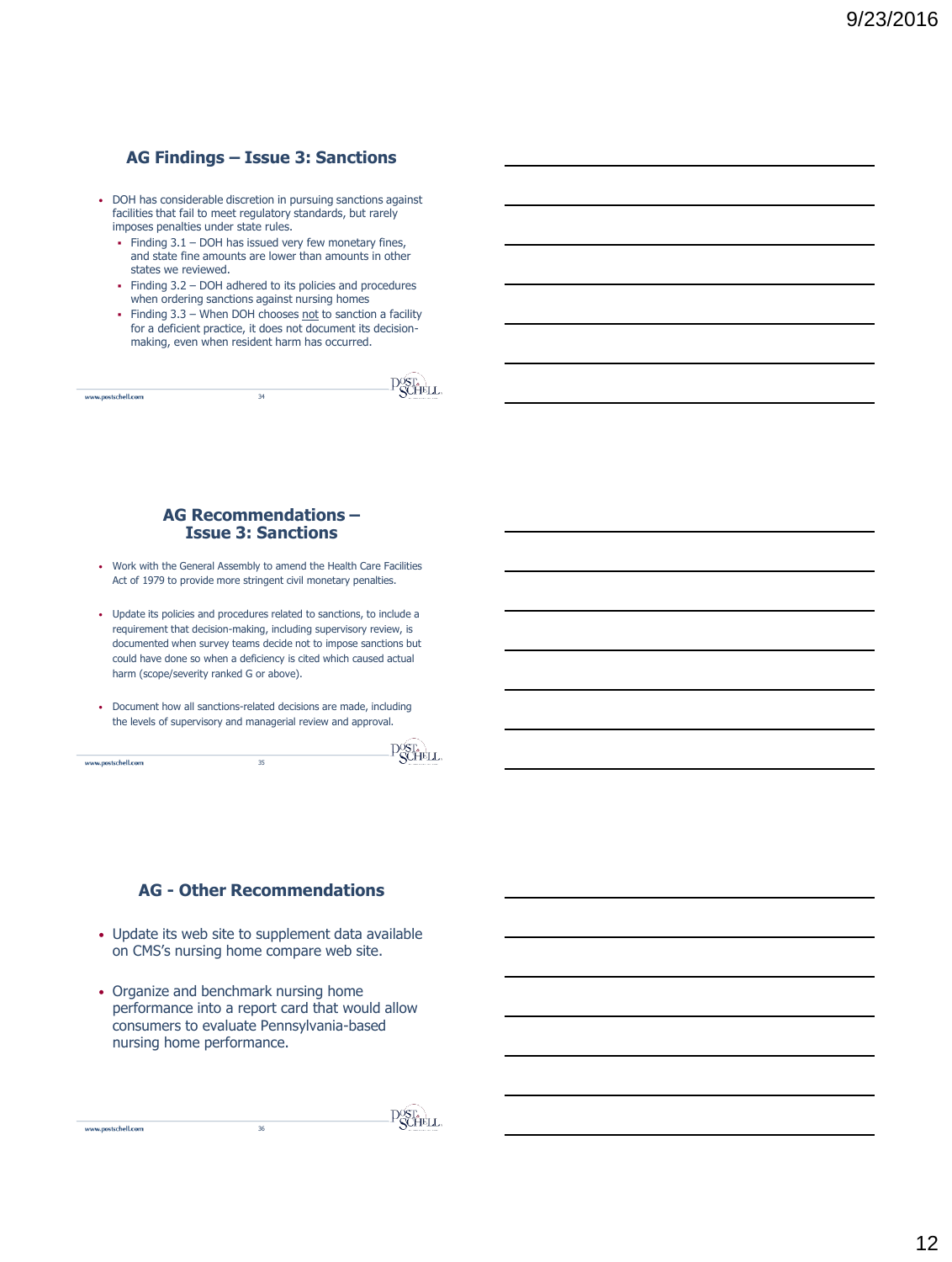# **Mandatory Referrals**

- DOH is statutorily required to report immediately to the Pennsylvania Attorney General or local law enforcement whenever it has "reasonable cause to believe" that a care dependent adult has suffered bodily injury or been unlawfully restrained" Act 28 of 1995, Neglect of Care-Dependent Person, 18 Pa.C.S. § 2713
- CMS refers all civil money penalties ("CMPs") to the U.S. Department of Justice pursuant to a Memorandum of Understanding between the agencies

|                    |    | <b>PLA</b>        |
|--------------------|----|-------------------|
| www.postschell.com | -- | ACTERISTS AT LINE |
|                    |    |                   |

# **New Complaint Procedures**

- Higher number of complaint surveys and citations
- DOH now taking anonymous complaints
- Jan-Dec. 2015 Total Complaints 2,591
- Jan-June 2016 Complaints Received 1,592
	- Onsite investigations 90.14%
	- $\blacksquare$  Substantiated 34.48%

 $\le G - 3.89\%$ 

www.postschell.com

**P**SCHELL

 $-\sqrt{2}$ 

#### **DOH Consumer Complaint Process**

38

• "First course of action is to discuss your concerns or issues with the facility's management and if they are unable to resolve the matter, then you should feel free to contact our Department . . ."

• "We do ask that you have a log of all calls/contact made with the facility in question as well as a listing of what information you were provided by the facility so that we have all background information prior to investigating this matter further"

www.postschell.com

**P**SCHELL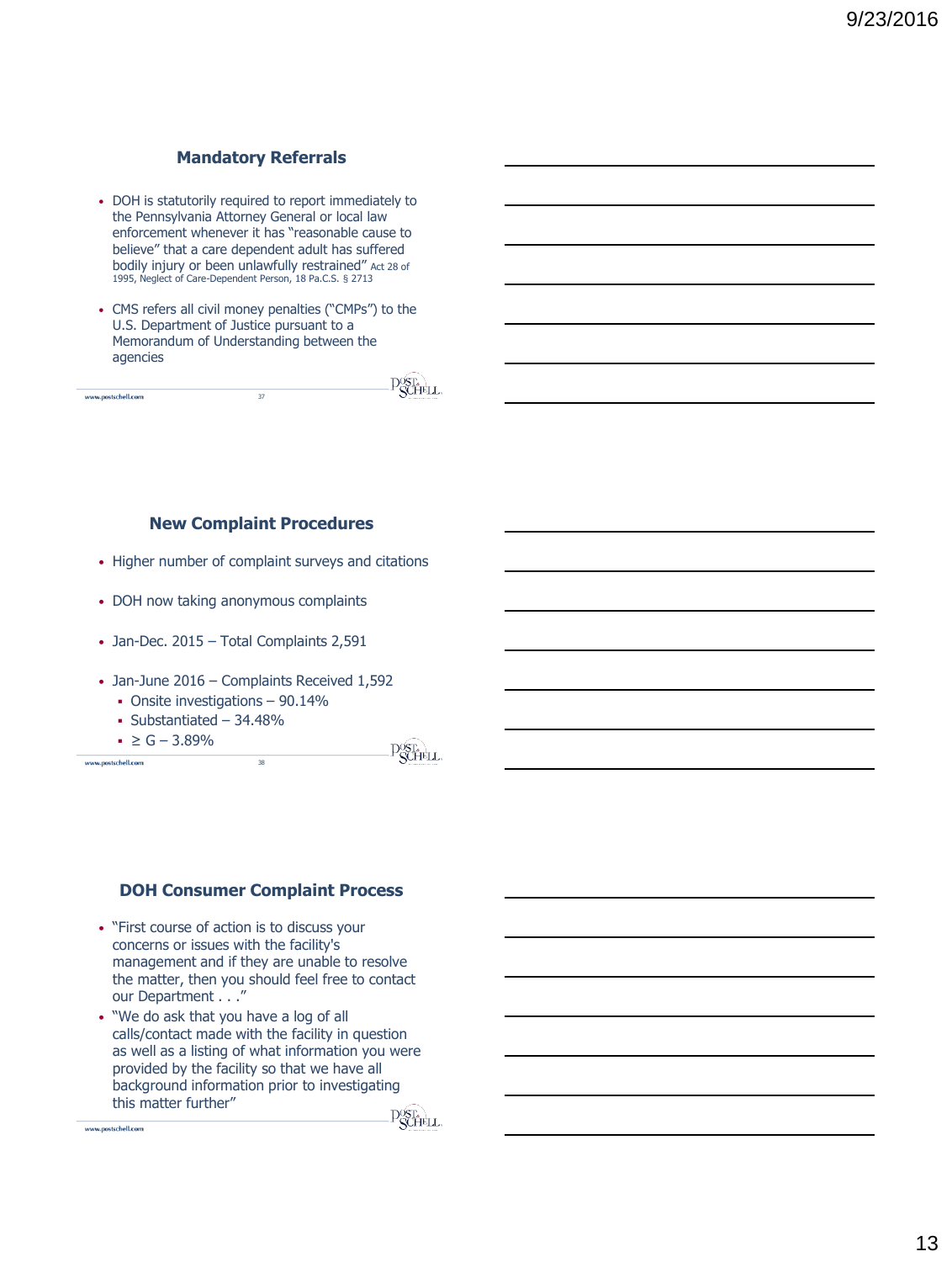# **DOH Consumer Complaint Process**

- "include the name of the facility as well as the dates of contact; whom contact was made with and a phone number and/or email address"
- "provide a detailed description of the concerns or issues and how you would like to see it resolved"
- "If you have exhausted your efforts to resolve a problem with a facility/provider, then you can file a formal complaint with the Pennsylvania Department of Health" • www.health.pa.gov/facilities/Consumers/Complaints/Pages/default.aspx#.V-WDb53D-po (9/23/16)

**POSTA** 

#### **Pennsylvania Surveys – D and Higher**

|                             | 2014 | 2015 | Jan-June 2016 |
|-----------------------------|------|------|---------------|
| Standard                    | 629  | 650  | 331           |
| Complaint                   | 455  | 703  | 481           |
| Substandard Quality of Care |      |      |               |

Source: PA DOH

www.postschell.com

| www.postschell.com | 41<br> | <b>ACTIVITY OF LINE</b> |
|--------------------|--------|-------------------------|

# **Increased Enforcement a Reality**

- Marked increase in DOH sanctions
	- 22 Jan-June 2016
	- **43 in 2015**
	- 17 in 2014
	- 13 in 2013

www.postschell.com

- Marked increase in CMS civil money penalties
	- At least 3 federal CMPs in Region 3 >\$1 million

42

**P**SCHELL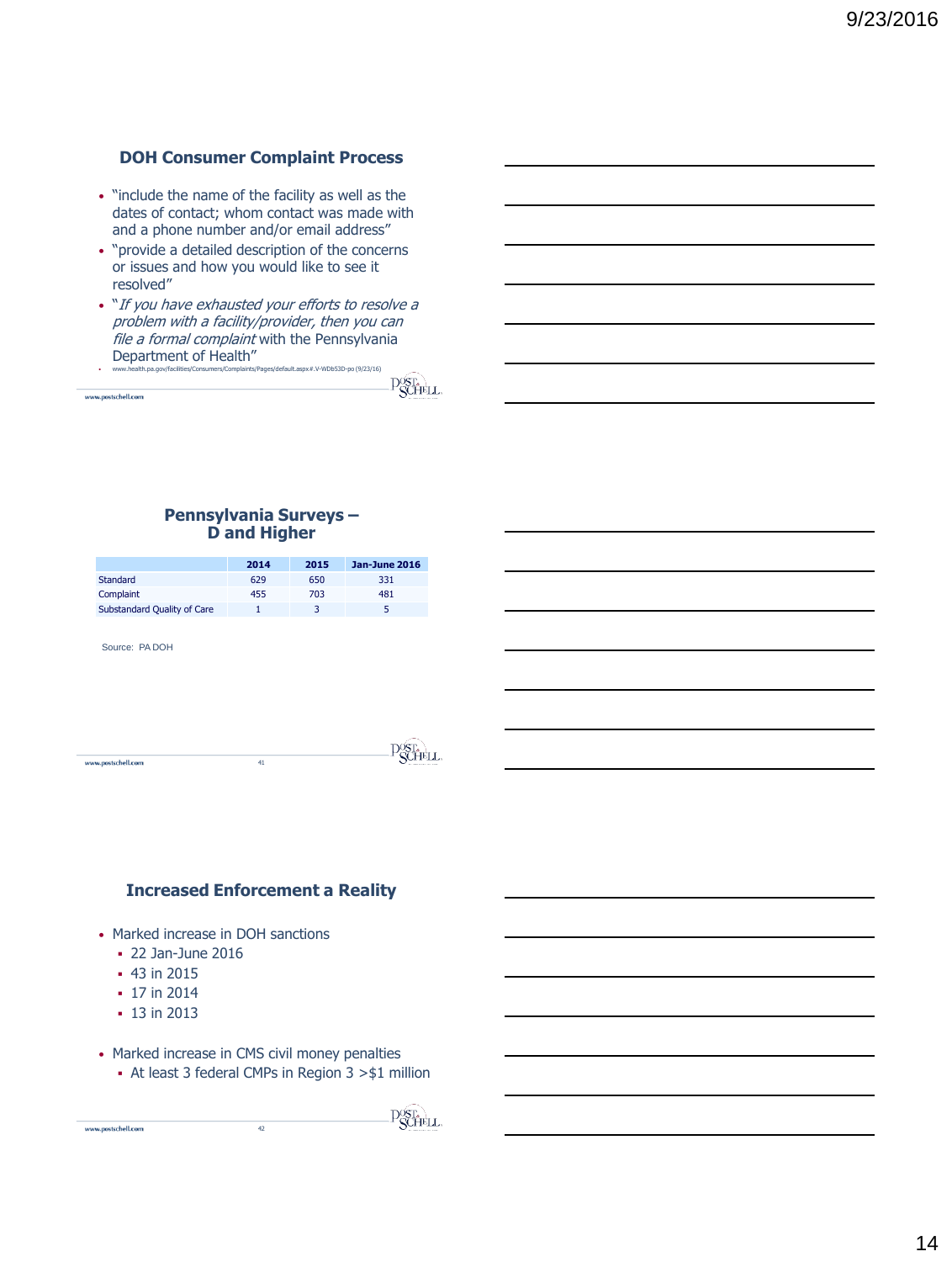# **Federal Civil Penalties Inflation Adjustment Act Improvements Act of 2015**

- Requires certain agencies with CMP authority to update penalties based on their value in the last update prior to 1996 and the change in the CPI between that date and October 2015
	- Increase in penalties from this "catch up"<br>calculation would be capped at 150% (CMP of<br>\$10,000/per day could increase to \$20,626)
- Requires agencies to adjust their CMPs annually based<br>on changes in the CPI, using data from October of each year

| 41 | <b>ATTEMPT</b> |
|----|----------------|
|    |                |

#### **Federal Civil Penalties Inflation Adjustment Act Improvements Act of 2015**

- Allows Secretary of covered agency to increase one or more penalties covered by these provisions by less than the new formula through a rulemaking only if:
	- Secretary finds that increasing penalty by required amount will have a negative economic impact or that the social costs outweigh the benefits and
	- Director of the Office of Management and Budget (OMB) concurs with this analysis m daoin

|                    |    | .<br>ິນໃຫ້ການເ        |
|--------------------|----|-----------------------|
| www.postschell.com | 44 | ◡<br>ACTORNEY AT LINE |
|                    |    |                       |

# **Increased CMPs (CMS)**

| <b>Violation</b>                                                                                                                                                                                                                                                                                  | Old CMP   | <b>New CMP</b> |
|---------------------------------------------------------------------------------------------------------------------------------------------------------------------------------------------------------------------------------------------------------------------------------------------------|-----------|----------------|
| Failure of covered individuals to report to<br>Secretary and law enforcement any<br>reasonable suspicion of a crime against a<br>resident or individual receiving care from<br><b>SNF</b>                                                                                                         | \$200,000 | \$217,490      |
| Failure of covered individuals to report to<br>Secretary and law enforcement any<br>reasonable suspicion of a crime against a<br>resident or individual receiving care from<br>SNE if such failure exacerbates the harm<br>to victim of the crime or results in the<br>harm to another individual | \$300,000 | \$326,235      |
|                                                                                                                                                                                                                                                                                                   |           |                |
|                                                                                                                                                                                                                                                                                                   |           |                |
| www.postschell.com                                                                                                                                                                                                                                                                                | 45        |                |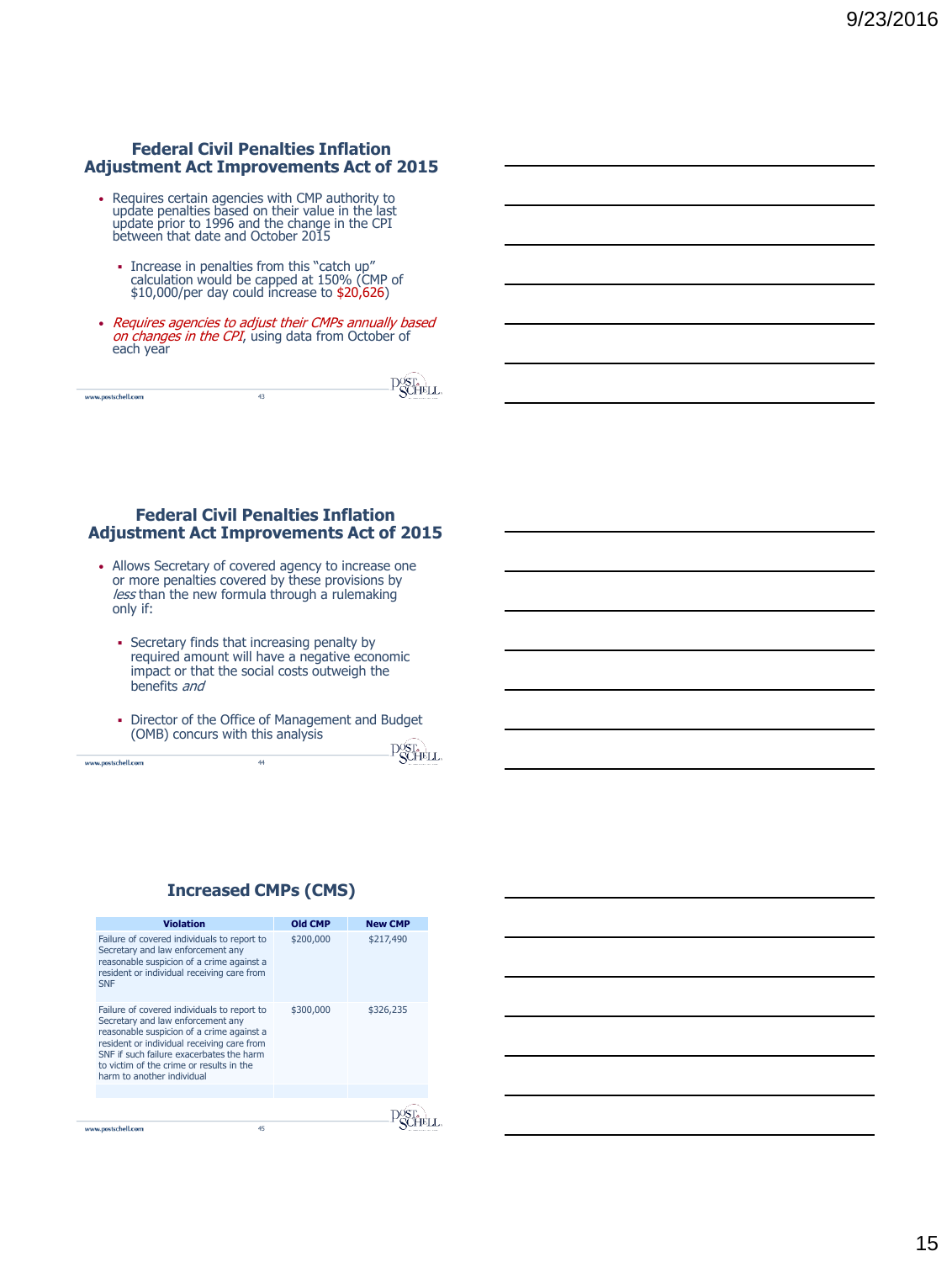# **Increased CMPs (CMS)**

| <b>Violation</b>                                                                                                                                                                                                                                       | Old CMP                       | <b>New CMP</b>                |
|--------------------------------------------------------------------------------------------------------------------------------------------------------------------------------------------------------------------------------------------------------|-------------------------------|-------------------------------|
| Retaliation against any employee because<br>of lawful acts done by the employee or<br>filing a complaint or report with the State<br>professional disciplinary agency against<br>an employee or nurse for lawful acts<br>done by the employee or nurse | \$200,000                     | \$217,490                     |
| Per Day of Category 2 violation of<br>certification requirements                                                                                                                                                                                       | Min. \$50<br>Max. \$3,000     | Min. \$103<br>Max \$6,188     |
| Per instance of Category 2<br>noncompliance                                                                                                                                                                                                            | Min. \$1,000<br>Max. \$10,000 | Min. \$2,063<br>Max \$20,628  |
| Per day of Category 3 violation of<br>certification requirements                                                                                                                                                                                       | Min. \$3,050<br>Max. \$10,000 | Min. \$6,291<br>Max. \$20,628 |
|                                                                                                                                                                                                                                                        |                               |                               |
| 46<br>www.postschell.com                                                                                                                                                                                                                               |                               |                               |

|  |  | <u> 1989 - Johann Barn, mars ann an t-Amhainn an t-Amhainn an t-Amhainn an t-Amhainn an t-Amhainn an t-Amhainn an </u> |
|--|--|------------------------------------------------------------------------------------------------------------------------|
|  |  | <u> 1989 - Johann Barn, mars ann an t-Amhain ann an t-Amhain ann an t-Amhain ann an t-Amhain an t-Amhain ann an t-</u> |
|  |  | <u> 1989 - Johann Barn, mars ann an t-Amhain ann an t-Amhain ann an t-Amhain ann an t-Amhain an t-Amhain ann an t-</u> |
|  |  | <u> 1989 - Johann Barn, mars ann an t-Amhainn an t-Amhainn an t-Amhainn an t-Amhainn an t-Amhainn an t-Amhainn an </u> |
|  |  | <u> 1989 - Andrea Santa Andrea Andrea Andrea Andrea Andrea Andrea Andrea Andrea Andrea Andrea Andrea Andrea Andr</u>   |
|  |  |                                                                                                                        |

# **Increased CMPs (CMS)**

| <b>Violation</b>                           | <b>Old CMP</b> | <b>New CMP</b> |
|--------------------------------------------|----------------|----------------|
| Per instance of Category 3                 | Min. \$1,000   | Min. \$2,063   |
| noncompliance                              | Max. \$10,000  | Max. \$20,628  |
| Per day for Category 3 noncompliance       | Min. \$3,050   | Min. \$6,291   |
| with Immediate Jeopardy                    | Max. \$10,000  | Max. \$20,628  |
| Per instance for Category 3                | Min. \$1,000   | Min. \$2,063   |
| noncompliance with Immediate Jeopardy      | Max. \$10,000  | Max. \$20,628  |
| Per day failure to meet certification      | Min. \$3,050   | Min. \$6,291   |
| requirements (upper range per day)         | Max. \$10,000  | Max. \$20,628  |
| Per day failure to meet certification      | Min. \$50      | Min. \$103     |
| requirements (lower range per day)         | Max. \$3,000   | Max. \$6,188   |
| Per instance failure to meet certification | Min. \$1,000   | Min. \$2,063   |
| requirements                               | Max. \$10,000  | Max. \$20,628  |

# **Increased CMPs (CMS)**

| <b>Violation</b>                                                                                                                                    | <b>Old CMP</b> | <b>New CMP</b> |
|-----------------------------------------------------------------------------------------------------------------------------------------------------|----------------|----------------|
| Nurse Aide Training Program - if<br>assessed a penalty "not less than \$5,000"<br>trigger penalty for loss of Nurse Aide<br><b>Training Program</b> | \$5,000        | \$10,314       |
| Submitting false claims                                                                                                                             | \$10,000       | \$15,024       |
| Inducement to beneficiaries                                                                                                                         | \$10,000       | \$15,024       |
| Employing or contracting with an<br>excluded individual                                                                                             | \$10,000       | \$14,718       |
| False statements of material fact                                                                                                                   | \$50,000       | \$54,372       |
| Knowing of an overpayment and failing to<br>report and return                                                                                       | \$10,000       | \$10,874       |
| Certification of a false statement in<br>assessment of functional capacity of<br>resident                                                           | \$1,000        | \$2,063        |
|                                                                                                                                                     |                |                |
| www.postschell.com<br>48                                                                                                                            |                |                |

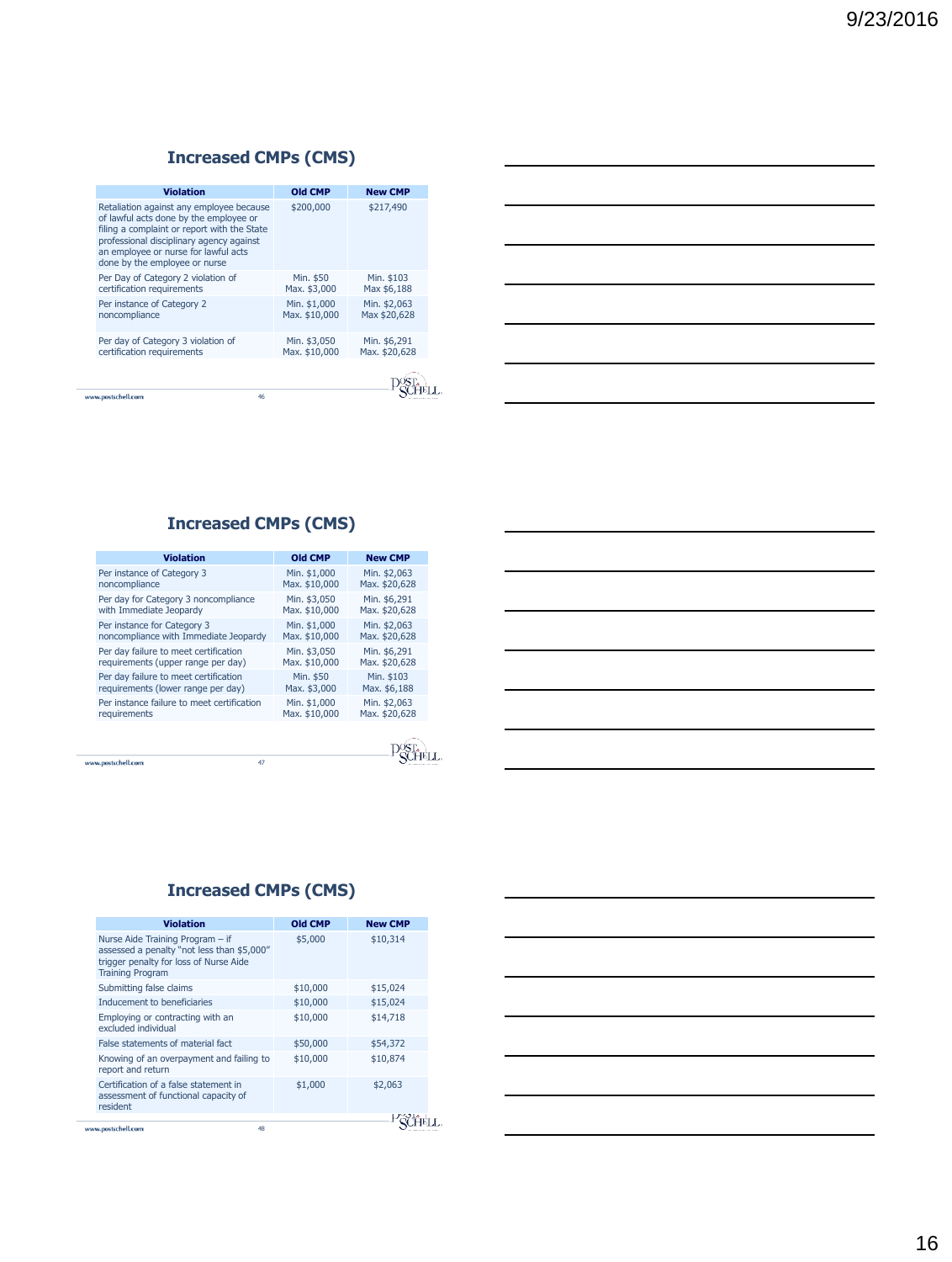# **Increased CMPs (CMS)**

| <b>Violation</b>                                                                                         | Old CMP                                                        | <b>New CMP</b>                                                 |
|----------------------------------------------------------------------------------------------------------|----------------------------------------------------------------|----------------------------------------------------------------|
| Causing another to certify or make a false<br>statement of functional capacity in<br>resident assessment | \$5,000                                                        | \$10,314                                                       |
| Improper billing                                                                                         | \$2,000                                                        | \$5,000                                                        |
| Stark violation                                                                                          | \$15,000                                                       | \$23,863                                                       |
| <b>Circumventing Stark</b>                                                                               | \$100,000                                                      | \$159,089                                                      |
| Failure to report ownership investment<br>and compensation arrangements                                  | \$10,000                                                       | \$18,936                                                       |
| HIPPA violation – did not and would not<br>have known of violation                                       | Min. \$100<br>Max \$50,000<br>Calendar Year<br>Cap \$1,500,000 | Min. \$110<br>Max \$55,010<br>Calendar Year<br>Cap \$1,650,300 |
|                                                                                                          |                                                                |                                                                |
| 49<br>www.postschell.com                                                                                 |                                                                |                                                                |

| <u> 1989 - Johann Barn, amerikan bernama di sebagai bernama dan bernama di sebagai bernama dalam bernama dalam b</u>   |  |  |
|------------------------------------------------------------------------------------------------------------------------|--|--|
|                                                                                                                        |  |  |
| <u> 1989 - Johann Barn, mars ann an t-Amhain ann an t-Amhain ann an t-Amhain ann an t-Amhain an t-Amhain ann an t-</u> |  |  |
| <u> 1989 - Johann Stoff, amerikansk politiker (d. 1989)</u>                                                            |  |  |
| <u> 1989 - Johann Stoff, amerikansk politiker (d. 1989)</u>                                                            |  |  |
|                                                                                                                        |  |  |

# **Increased CMPs (CMS)**

| <b>Violation</b>                                                             | Old CMP                                                              | <b>New CMP</b>                                                       |  |
|------------------------------------------------------------------------------|----------------------------------------------------------------------|----------------------------------------------------------------------|--|
| HIPAA violation - reasonable cause and<br>not willful nealect                | Min. \$1,000<br>Max \$50,00<br>Calendar Year<br>Cap \$1,500,000      | Min. \$1,110<br>Max. \$55,010<br>Calendar Year<br>Cap \$1,650,300    |  |
| HIPAA violation - willful neglect and<br>correction within 30 day period     | Min. \$10,000<br>Max \$50,000<br>Calendar Year<br>Cap \$1,500,000    | Min. \$11,002<br>Max \$55,010<br>Calendar Year<br>Cap \$1,650,300    |  |
| HIPAA violation - willful neglect without<br>correction within 30 day period | Min. \$50,000<br>Max \$1,500,000<br>Calendar Year<br>Cap \$1,500,000 | Min. \$54,010<br>Max \$1,650,300<br>Calendar Year<br>Cap \$1,650,300 |  |
| 50<br>www.postschell.com                                                     |                                                                      |                                                                      |  |
|                                                                              |                                                                      |                                                                      |  |

# **F Tags Subject to Substandard Quality of Care**

- Resident Behavior and Facility Practices: 42 CFR 483.13
	- $\cdot$  F221-226
- Quality of Life: 42 CFR 483.15  $E = 240 - 258$ 
	-
- Quality of Care: 42 CFR 483.25
	- F309-334
- Cited at F, H, J, K, or L scope and severity levels

51

Post.

 $\label{thm:univ} {\bf www.postschell.com}$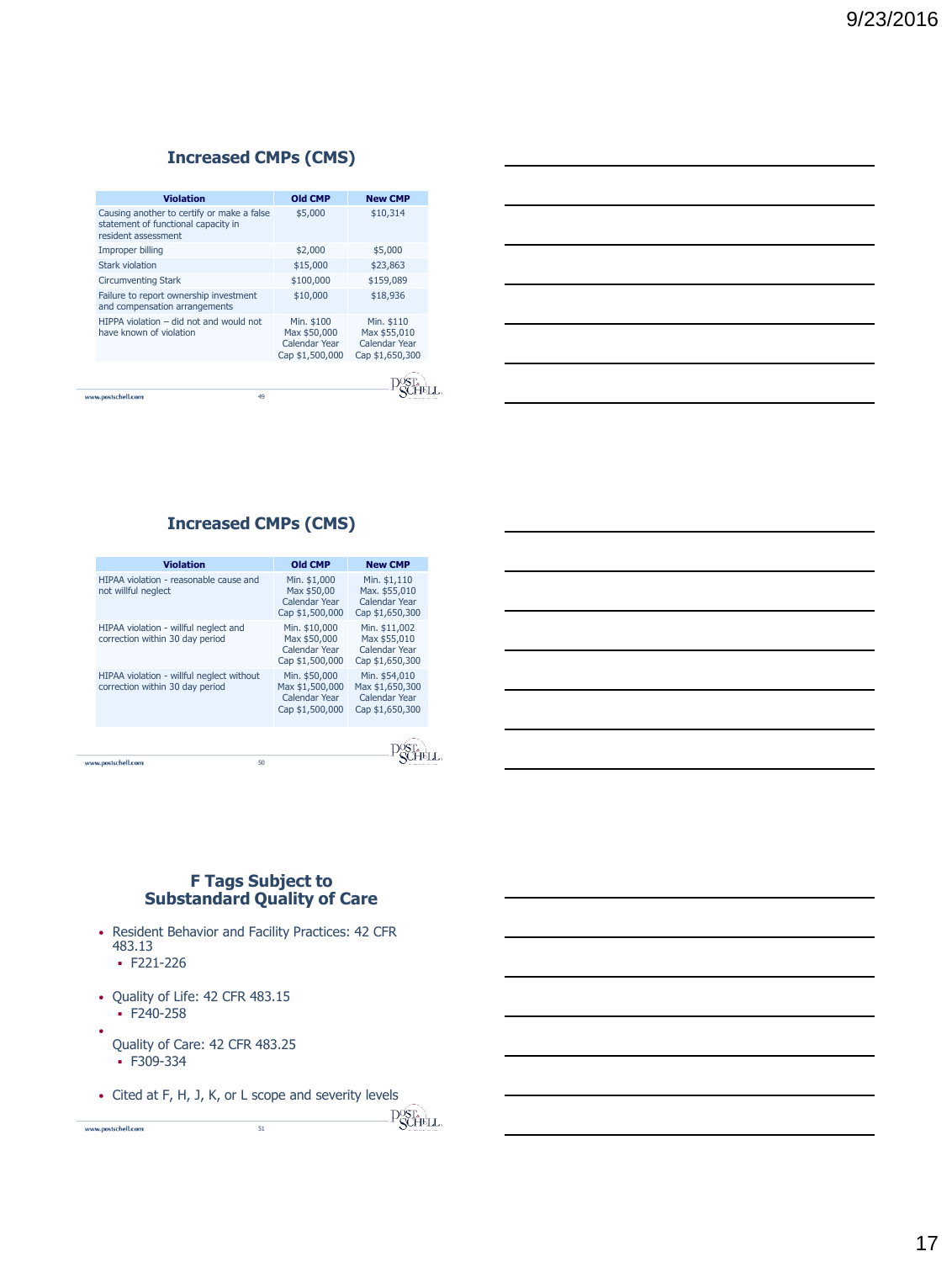#### **Federal Scope and Severity Grid**



| <u> 1989 - Johann Stoff, amerikansk politiker (d. 1989)</u>                                                          |  |                      |
|----------------------------------------------------------------------------------------------------------------------|--|----------------------|
|                                                                                                                      |  |                      |
| <u> 1989 - Johann Barn, amerikansk politiker (d. 1989)</u>                                                           |  | <b>Service State</b> |
| <u> 1980 - Johann Barn, amerikan besteman besteman besteman besteman besteman besteman besteman besteman bestema</u> |  |                      |
| <u> 1980 - Johann Barbara, martxa alemaniar amerikan a</u>                                                           |  |                      |
|                                                                                                                      |  |                      |

# **Federal Remedies Categories**

| Category 1 (Cat.1)                                                                          | Category 2 (Cat.2)                                                                                                                                                                                                                                                                                               | Category 3 (Cat.3)                                                                                                                                                                          |
|---------------------------------------------------------------------------------------------|------------------------------------------------------------------------------------------------------------------------------------------------------------------------------------------------------------------------------------------------------------------------------------------------------------------|---------------------------------------------------------------------------------------------------------------------------------------------------------------------------------------------|
| Directed Plan of<br>Correction;<br>State Monitor; and/or<br>Directed In-Service<br>Training | Denial of Payment for<br>New Admissions;<br>Denial of Payment for All<br>Individuals imposed by<br>CMS;<br>Termination:<br>Temp. Mgmt and/or<br><b>Civil Money Penalties:</b><br>Old:<br>$$50 - $3,000/day$<br>$$1,000 - $10,000/$<br>instance<br>New:<br>$$103 - $6,188$ /day<br>$$2,063 - $20,628$<br>instance | Temp. Mgmt.;<br>Termination:<br>Civil money penalties<br>Old:<br>3,050-\$10,000/day<br>$$1,000 - $10,000/$<br>instance<br>New:<br>$$6,291 - $20,628$ /day<br>$$2,063 - $20,628$<br>instance |
| www.postschell.com                                                                          | 53                                                                                                                                                                                                                                                                                                               |                                                                                                                                                                                             |

#### **Mandatory Immediate Imposition of Federal Remedies**

- Immediate Jeopardy (IJ) on the current survey
- SQC deficiencies on current surrey

www.postschell.com

• G level at 42 CFR 483.13 (Resident Behavior and Facility Practices); 42 CFR 483.15 (Quality of Life); or 42 CFR 483.25 (Quality of Care)

```
Post.
```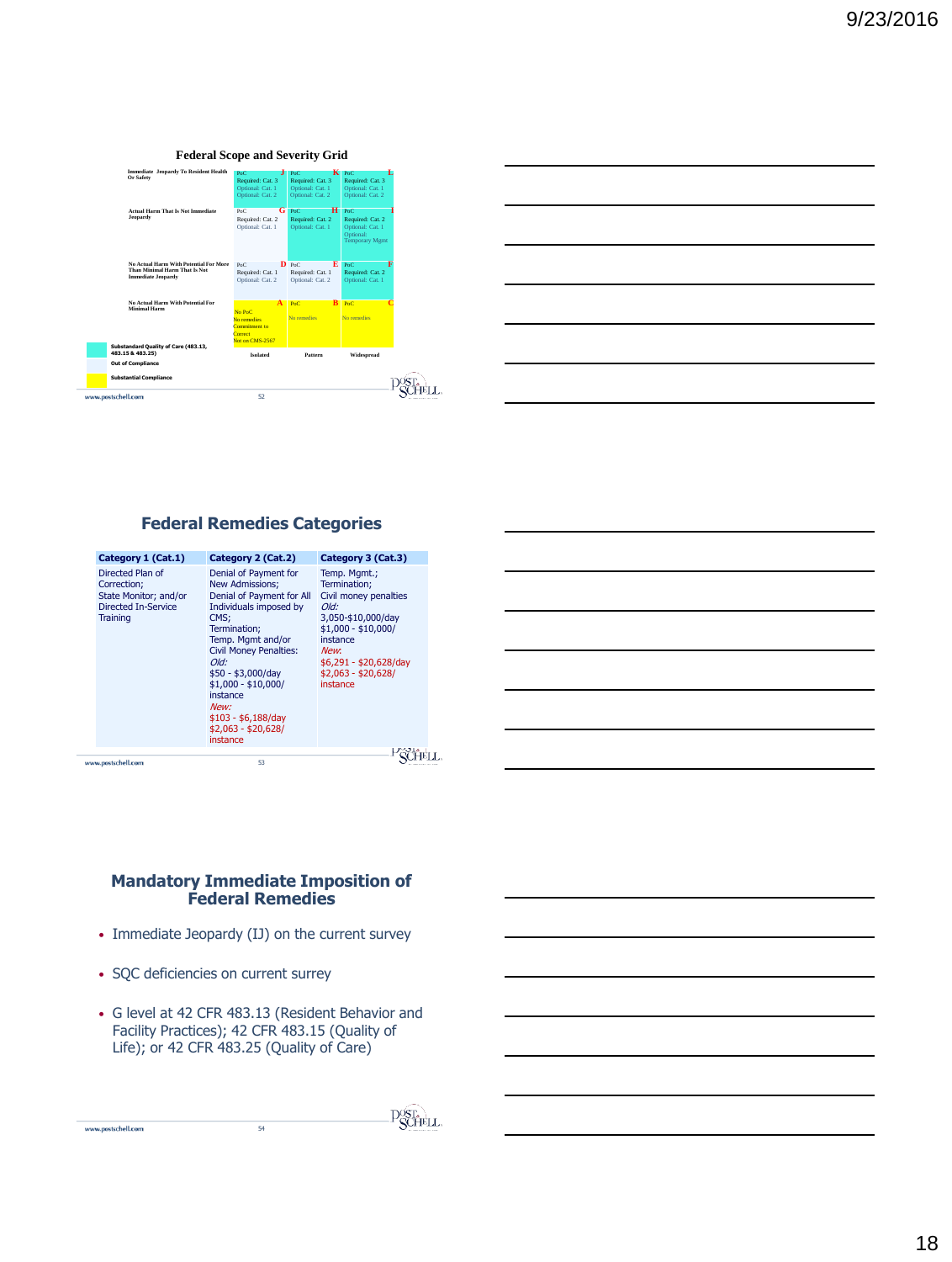# **Mandatory Immediate Imposition of Federal Remedies**

- Actual harm or above on current survey and deficiencies of actual harm or above on the previous standard health or LSC survey OR deficiencies of actual harm or above on any type of survey between the current survey and the last standard survey surveys must be separated by a period of compliance (i.e., from different noncompliance cycles)
- Special Focus Facility (SFF) has a deficiency citation at level "F" or higher on its current survey - 75

|                    |          | .<br>$\sim$ $\sim$ $\sim$ $\sim$ $\sim$ $\sim$ $\sim$ |
|--------------------|----------|-------------------------------------------------------|
| www.postschell.com | --<br>55 |                                                       |
|                    |          |                                                       |

#### **Mandatory Criteria for Immediate Imposition of Federal Remedies**

| <b>Mandatory</b><br><b>Criteria</b> for<br><b>Immediate</b><br><b>Imposition of</b><br><b>Federal Remedies current survey</b>                                                                                                                                                           | <b>Immediate</b><br>Jeopardy on                                                                                                                                                                                                            | <b>Deficiencies of</b><br>IJ on current<br>survey                                                                                                                                  | <b>Any G level</b><br>deficiency on<br>SOC that are not current survey in<br>§483.13, §483.15,<br>8483.25                                                                   | Deficiencies of<br>actual<br>harm on current<br>survey AND IJ<br><b>OR</b><br>actual harm on<br>any survey<br>between current<br>survey and<br>last standard<br>survey                                     | <b>Special Focus</b><br><b>Facility AND "F"</b><br>level or higher on<br>current survey                                                                                                                    |
|-----------------------------------------------------------------------------------------------------------------------------------------------------------------------------------------------------------------------------------------------------------------------------------------|--------------------------------------------------------------------------------------------------------------------------------------------------------------------------------------------------------------------------------------------|------------------------------------------------------------------------------------------------------------------------------------------------------------------------------------|-----------------------------------------------------------------------------------------------------------------------------------------------------------------------------|------------------------------------------------------------------------------------------------------------------------------------------------------------------------------------------------------------|------------------------------------------------------------------------------------------------------------------------------------------------------------------------------------------------------------|
| Remedy(ies)<br>considered for<br>immediate<br>imposition by<br>CMS in addition<br>to the CMPs<br>when IJ is cited.<br>mandatory 3<br>month DPNA for<br>new admissions<br>or mandatory 6<br>month<br>termination, as<br>required.<br><b>NOTE: Multiple</b><br>remedies may be<br>imposed | Termination<br>CMPs must be<br>imposed<br>immediately<br><b>DDPNA</b><br>Temp, Mamt.<br>State<br>Monitoring<br>Directed Plan<br>of<br>Correction<br>Directed<br><b>In-service</b><br>Denial of<br>Payment<br>for ALL<br><b>Individuals</b> | Termination<br><b>CMPs</b><br><b>DDPNA</b><br>Directed Plan of<br>Correction<br><b>Directed</b><br>In-service<br>Training<br>Denial of<br>Payment<br>for All<br><b>Individuals</b> | Termination<br><b>CMPs</b><br><b>DDPNA</b><br>Directed Plan of<br>Correction<br>Directed<br>In-service<br>Training<br>Denial of<br>Payment<br>for All<br><b>Individuals</b> | Termination<br><b>CMPs</b><br><b>DDPNA</b><br>Temp, Mamt.<br><b>State Monitoring</b><br>Directed Plan of<br>Correction<br>Directed In-<br>service<br>Denial of<br>Payment<br>for All<br><b>Individuals</b> | Termination<br><b>CMPs</b><br><b>DDPNA</b><br>Temp, Mamt.<br><b>State Monitoring</b><br>Directed Plan of<br>Correction<br>Directed In-<br>service<br>Denial of<br>Payment<br>for All<br><b>Individuals</b> |

#### **CMS Memo Requires New Policies & Procedures for Abuse Prevention**

- "Protecting Resident Privacy and Prohibiting Mental Abuse Related to Photographs and Audio/Video Recordings by Nursing Home Staff" issued August 5, 2016, effective for standard surveys after September 5, 2016
- Requires surveyors at the next standard survey to request and review facility policies and procedures that prohibit staff from taking, keeping and/or distributing photographs that demean or humiliate residents

57

www.postschell.com

**POST.**<br>**POCHELL** 

19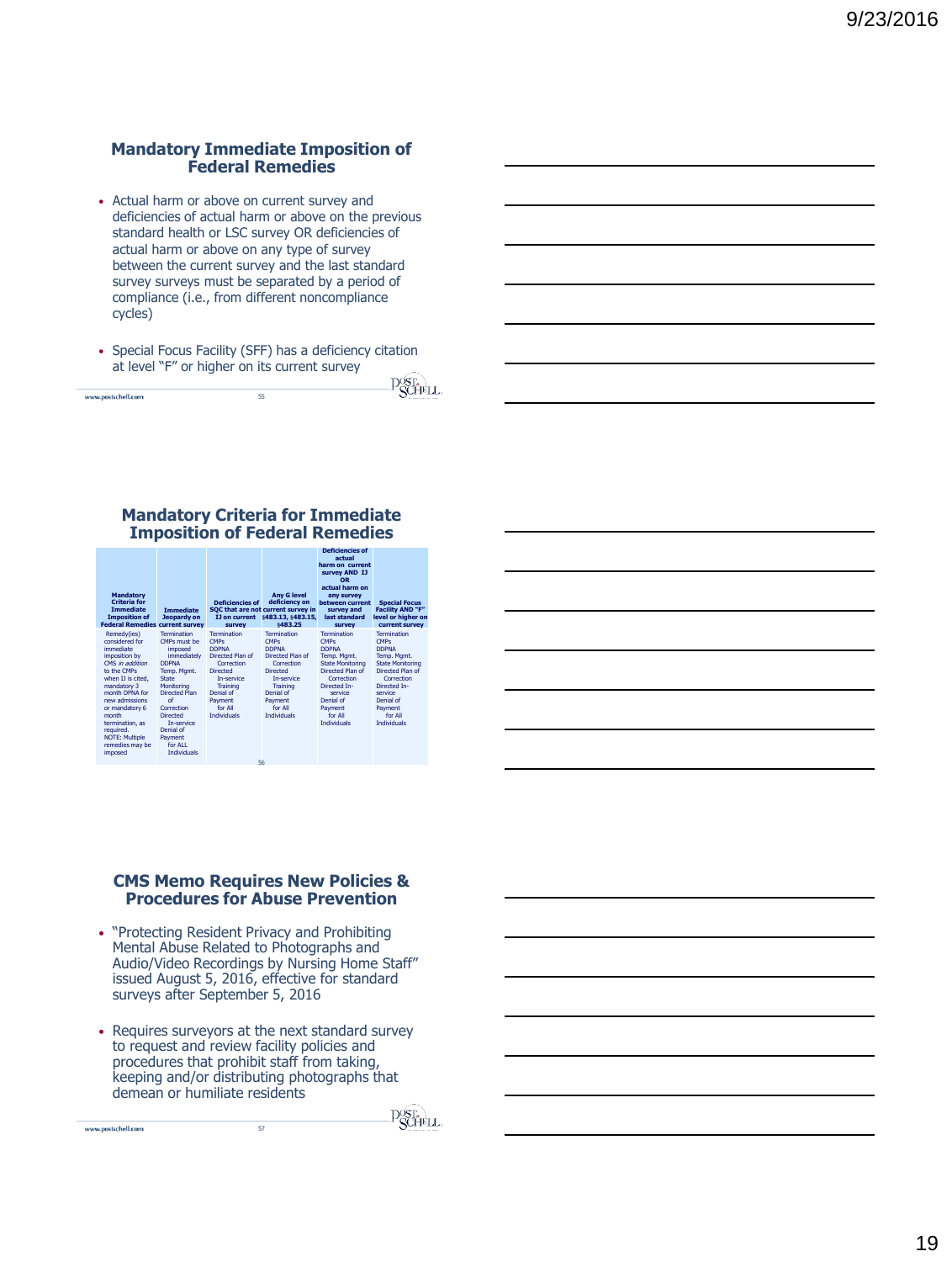## **CMS Memo Requires New Policies & Procedures for Abuse Prevention**

- Surveyor may request to see written policies during any survey, based upon concerns and/or complaints
- Even if a resident consents, and regardless of the resident's cognitive status, abuse will be presumed and investigated whenever there is a photograph or recording of a resident, or the manner that it is used, that demeans or humiliates a resident
	- Mental abuse is determined by a "reasonable" person" standard  $\widehat{C}$

| www.postscholl.com | 58 | <b>CALL AND</b><br>÷.<br>◡<br>ACTEMBER 1871 MW |
|--------------------|----|------------------------------------------------|
|                    |    |                                                |

#### **Act 48 of 2016: Carbon Monoxide Detectors**

- Surveyors and inspectors (personal care homes) will be looking for approved carbon monoxide alarms not less than 15 feet from any fossil fuel burning device or appliance
- Alarms must be audible to staff on duty
- Additional alarms may be needed on same level as resident bedrooms or living units
- Complete information available on PHCA website at www.phca.org

www.postschell.com

www.postschell.com

 $\overline{\mathrm{P}}_{\mathrm{SCHEL}}^{\mathrm{OST.}}$ 

#### **CMS Emergency Preparedness Requirements**

- Published in Federal Register September 17, 2016 with effective date November 17, 2017
- Must "install and maintain emergency power systems and strengthen resident elopement procedures"

**POST.**<br>**POCHELL**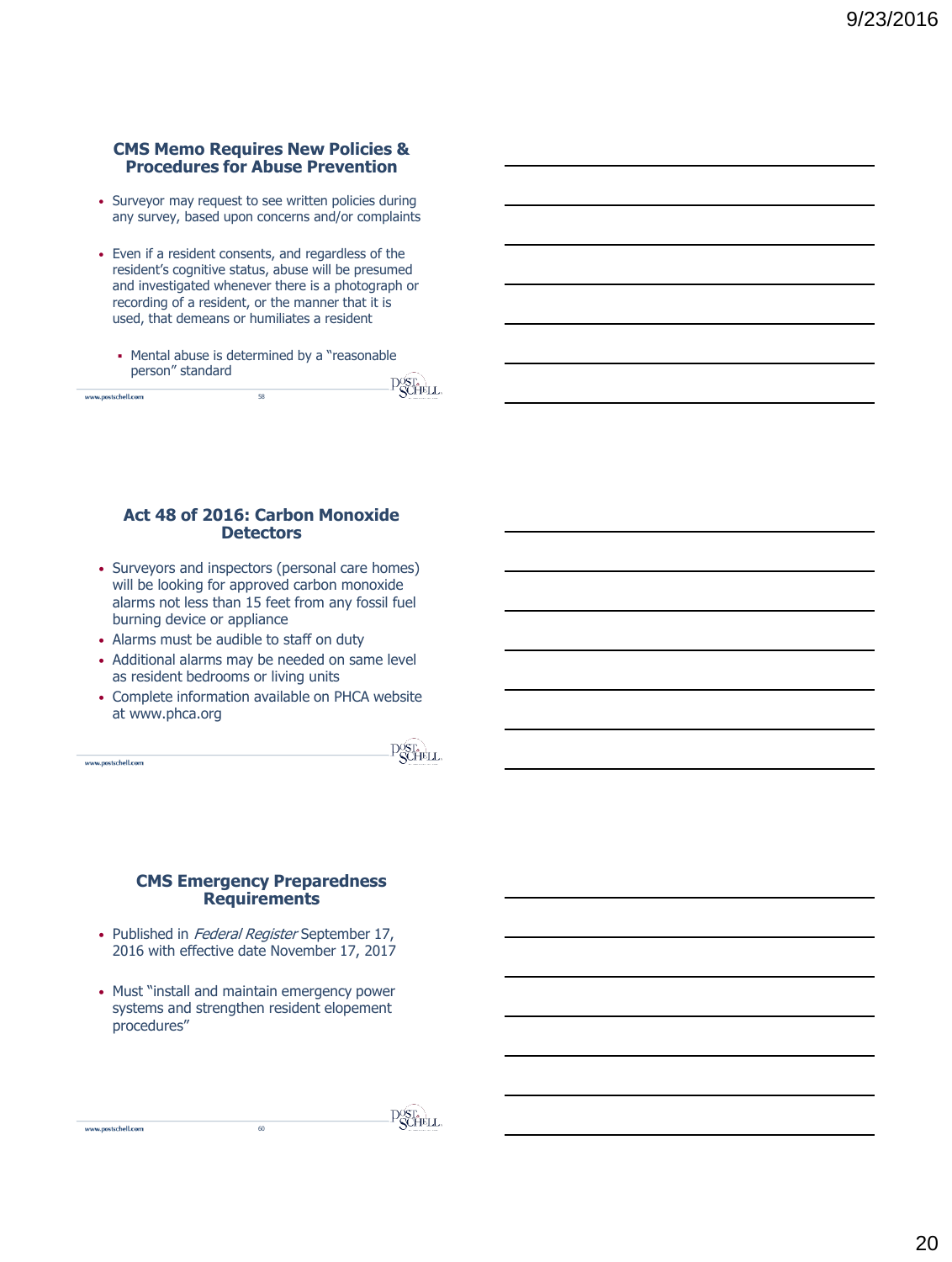# **Emergency Preparedness Rule**

- Emergency plan: Based on a risk assessment, develop an emergency plan using an all-hazards approach focusing on capacities and capabilities that are critical to preparedness for a full spectrum of emergencies or disasters specific to your location
- Policies and procedures: Develop and implement policies and procedures based on the plan and risk assessment  $\sqrt{2}$

| www.postschell.com | 61 | <b>ACCOMMENDATION</b><br>Ÿ |
|--------------------|----|----------------------------|
|                    |    |                            |
|                    |    |                            |

## **Emergency Preparedness Rule**

- Communication plan: Develop and maintain a communication plan that complies with both Federal and State law. Patient care must be well-coordinated within the facility, across health care providers, and with State and local public health departments and emergency systems.
- Training and testing program: Develop and maintain training and testing programs, including initial and annual trainings, and conduct drills and exercises or participate in an actual incident that tests the plan.

62

www.postschell.com

www.postschell.com

**P**ST<sub>A</sub>LL

#### **Emergency Preparedness Rule**

- Must be able to account for missing resident
- Must develop an emergency preparedness communication plan, including a method to share information from the emergency plan that is deemed appropriate for residents and families
- Must be able to track on-duty staff and sheltered residents during and after the emergency

63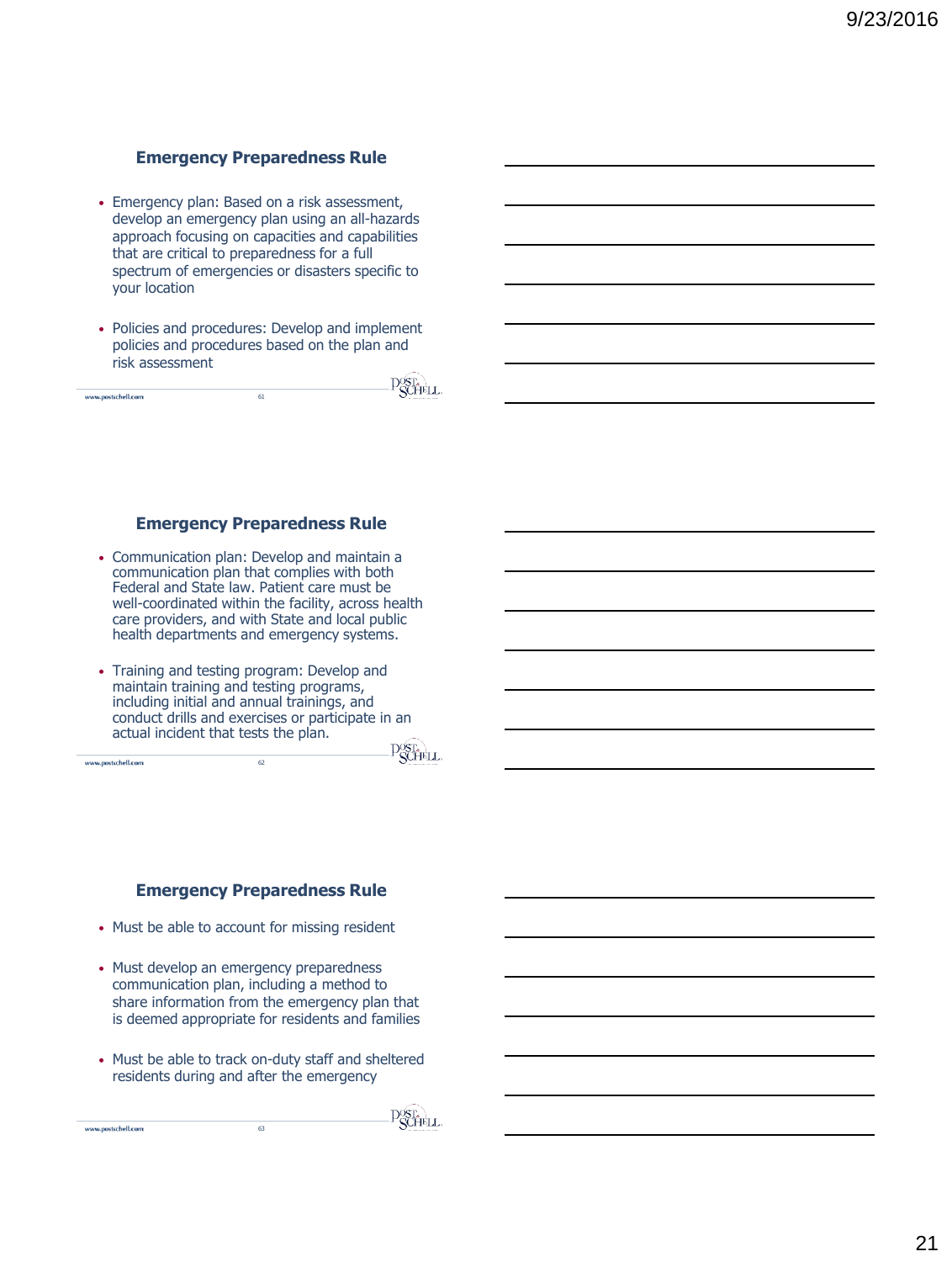# **Section 1557 of Affordable Care Act: Anti-Discrimination Rules (May 13, 2016)**

- Effective July 18, 2016; postings required by October 17, 2016
- Extends sex discrimination protections to health care programs and activities
- Includes gender identity as prohibited basis of discrimination
- Requires reasonable steps to facilitate effective communications to individuals with limited English proficiency (LEP) through language assistance by qualified translator or interpreter

|                    |    | .<br>ீயாட<br>×.          |
|--------------------|----|--------------------------|
| www.postschell.com | 64 | -1.4<br>ACTIVITY OF LINE |
|                    |    |                          |

# **Section 1557 Anti-Discrimination Rules**

- Requires covered entities to post a notice of consumer civil rights
- Requires covered entities with 15 or more employees to have a civil rights grievance procedure and an employee designated to coordinate compliance
- Requires posting of information telling consumers about their rights and telling consumers with disabilities and consumers with LEP about the right to receive communication assistance

65

www.postschell.com

www.postschell.com

**P**ST<sub>A</sub>LL

 $-\sqrt{2}$ 

# **Section 1557 Anti-Discrimination Rules**

- Requires posting of taglines in the top 15 languages spoken by individuals with LEP in the state, advising consumers of availability of free language assistance services
- OCR has prepared a model notice and model nondiscrimination statement that covered entities can use
- www.hhs.gov/civil-rights/for-individuals/section-1557/translated-resources/index.html.

66